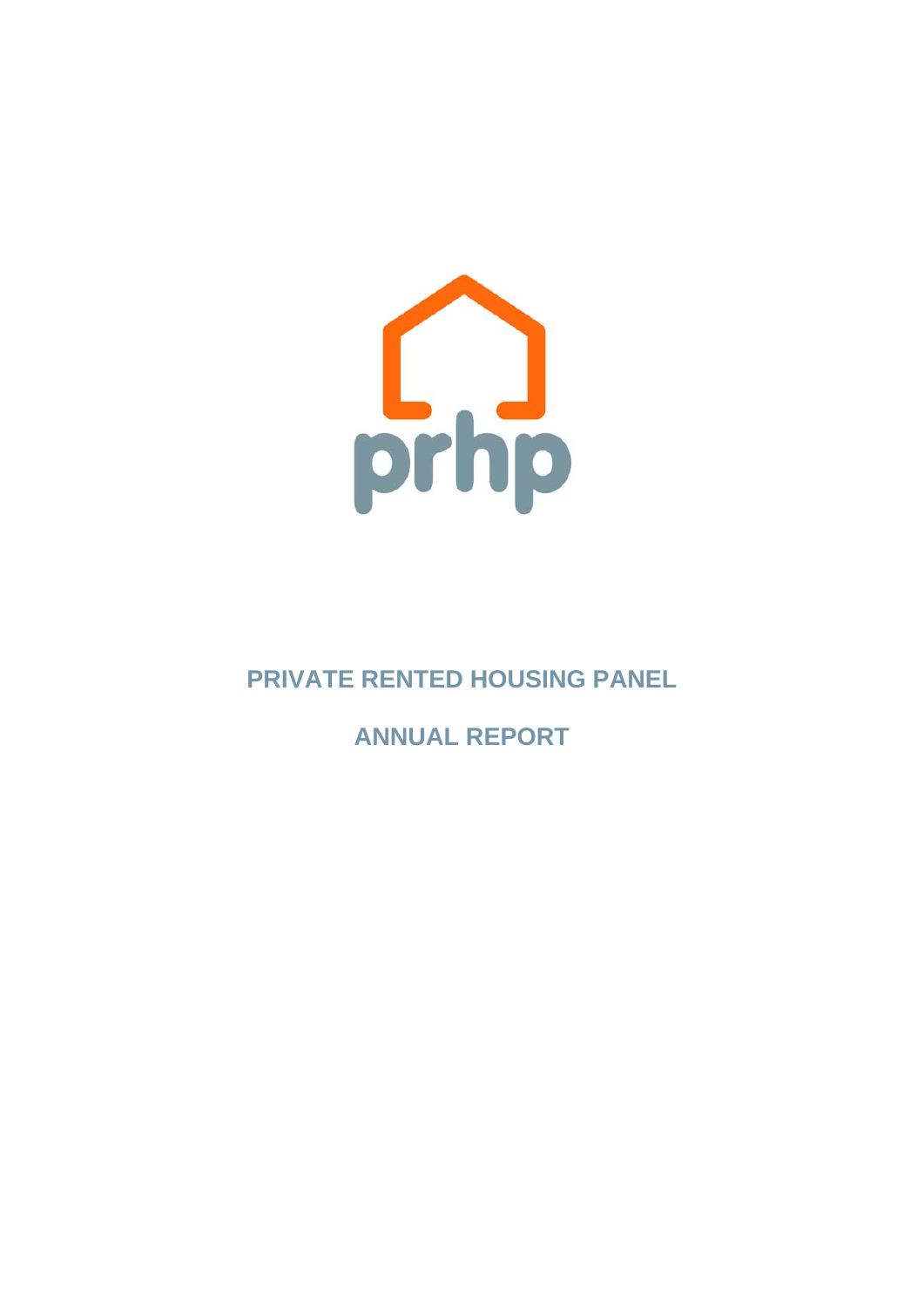

## **Contents**

- **President's foreword**
- **Section 1: Introduction to the Private Rented Housing Panel**
- **Section 2: 2007 The final year of the Rent Assessment Panel for Scotland.**
- **Section 3: Working towards the introduction of the new jurisdiction.**
- **Section 4: Implementation of the new jurisdiction of the prhp.**
- **Section 5: 2008 the first full year of the Repairing Standard jurisdiction.**
- **Section 6: Mediation an alternative way to solve problems.**
- **Section 7: 2008 The traditional 1984 and 1988 Act jurisdictions.**
- **Section 8: Appeals and visits.**
- **Section 9: prhp members and staff**
- **Section 10: Where we are.**
- **Section 11: How we operate in repairing standard cases.**
- **Section 12: Finance.**
- **Section 13: Frequency of complaints about tenancy management**
- **Section 14: Planning for the future**
- **Section 15: Our aim and values**

**Glossary**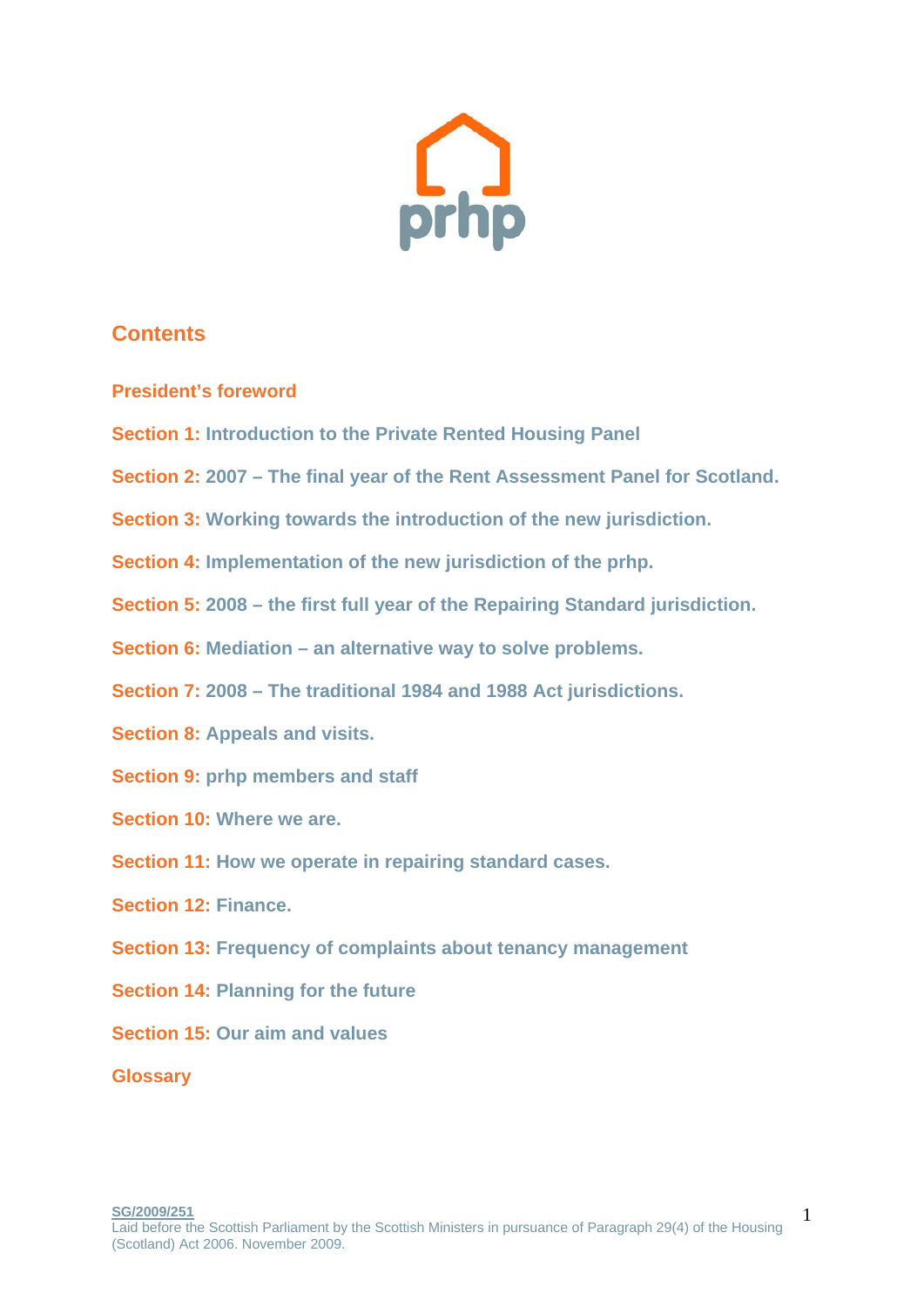## **Appendices**

- **Appendix A: RAP members 2007**
- **Appendix B: Breakdown of cases 1998 2007**
- **Appendix C: Expenditure and Management Statement for 2007/2008**
- **Appendix D: Breakdown of cases 1999 2008**
- **Appendix E: prhp members 2008**
- **Appendix F: Travel Plan**
- **Appendix G: Expenditure and Management Statement for 2008/2009**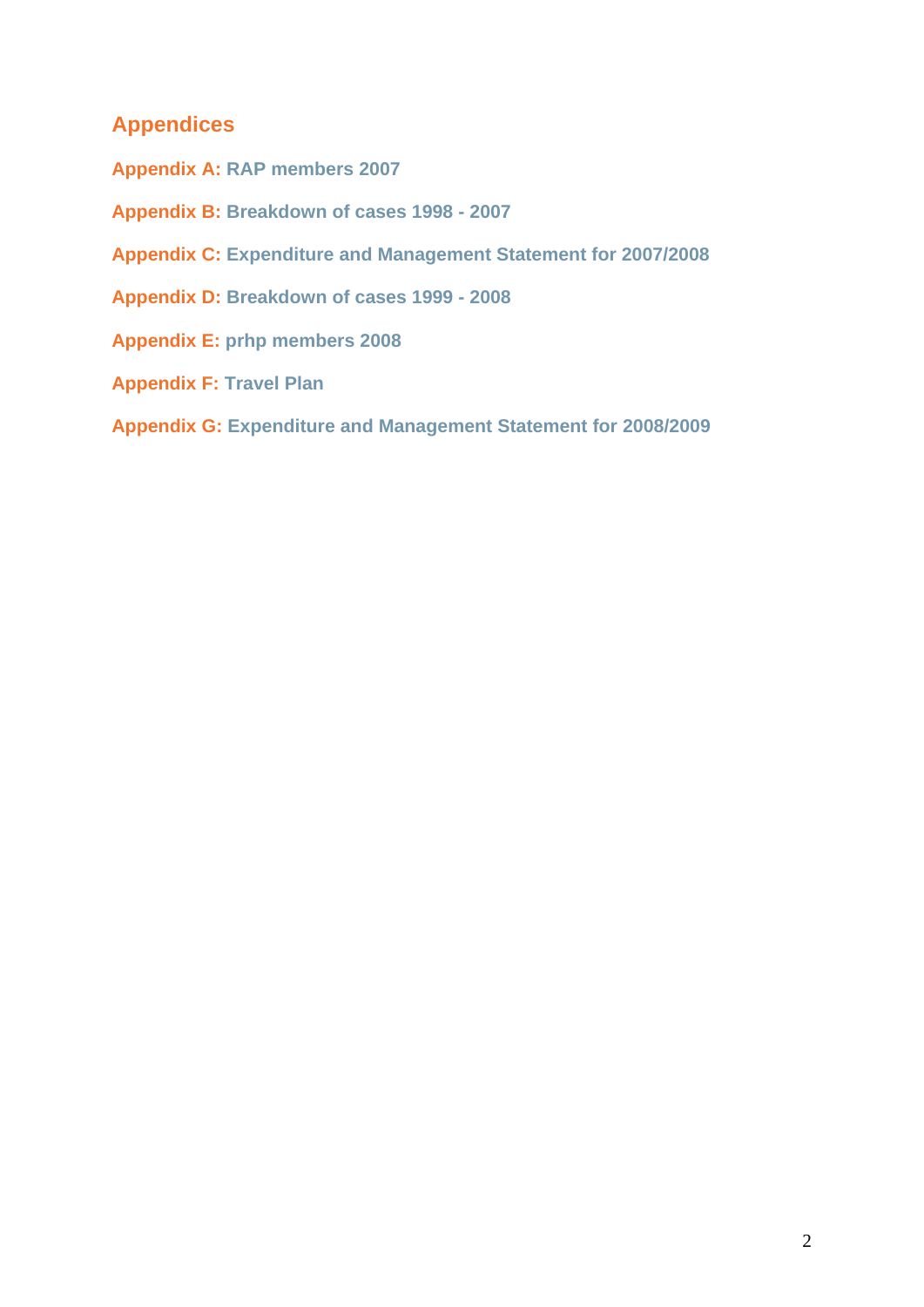#### **President's Foreword**



It is with much pleasure that I present to you this first report of the Private Rented Housing Panel, (the **prhp)**, which came into existence on 3<sup>rd</sup> September 2007. That date brought about the end of an era for the Rent Assessment Panel for Scotland, which had existed since the early 1970s. However, the Rent Assessment Panel did not simply disappear: it was replaced by the **prhp**, a revitalised and stronger organisation, with a wider range of powers and a strong commitment towards providing tenants with an effective means of redress against the small minority of private rented sector landlords who fail to carry out necessary repairs. The creation of this new organisation was one of a series of measures introduced by the Housing (Scotland) Act 2006 to tackle the problem of the poor condition of some properties within the private sector of housing in

Scotland. The aim of the Scottish Government is to improve standards in private rented housing. This report sets out how the **prhp** has been functioning in its first period of operation and how it has been working to help achieve that aim.

The reporting period relative to the work and functions of the **prhp** runs from 1<sup>st</sup> January to 31<sup>st</sup> December of each year, whereas the financial year runs from 1<sup>st</sup> April to 31<sup>st</sup> March. This report will therefore include information from more than one reporting period. In terms of the exercise of the functions of the **prhp**, it covers the period from 3<sup>rd</sup> September 2007 until 31<sup>st</sup> December 2008, the end of the first full operational year. It therefore covers two reporting periods: the first period runs from 3<sup>rd</sup> September 2007 until 31<sup>st</sup> December 2007, and the second runs from 1<sup>st</sup> January 2008 until 31<sup>st</sup> December 2008. The financial year, however, for that second reporting period ends on 31<sup>st</sup> March 2009. In order to provide the information in context, the report will also give some insight into the activities of the former Rent Assessment Panel for Scotland during the final months of the organisation's existence under that name.

The new **prhp** has a very important role to play in helping to improve the quality of housing in the private rented sector in Scotland. It quickly became apparent that, in a significant proportion of cases, an application to the **prhp** was all that was required to persuade landlords that the requested repair work should be undertaken. That is an indicator that the legislative provisions are achieving their objective.

The introduction of a new and radically different jurisdiction would not have gone so smoothly without the commitment and dedication of the Panel's staff and members. I take this opportunity to thank them all for their loyalty and hard work. Based on the level of enthusiasm and commitment shown by staff and members to date, I have no doubt that in the year ahead the **prhp** will go from strength to strength and will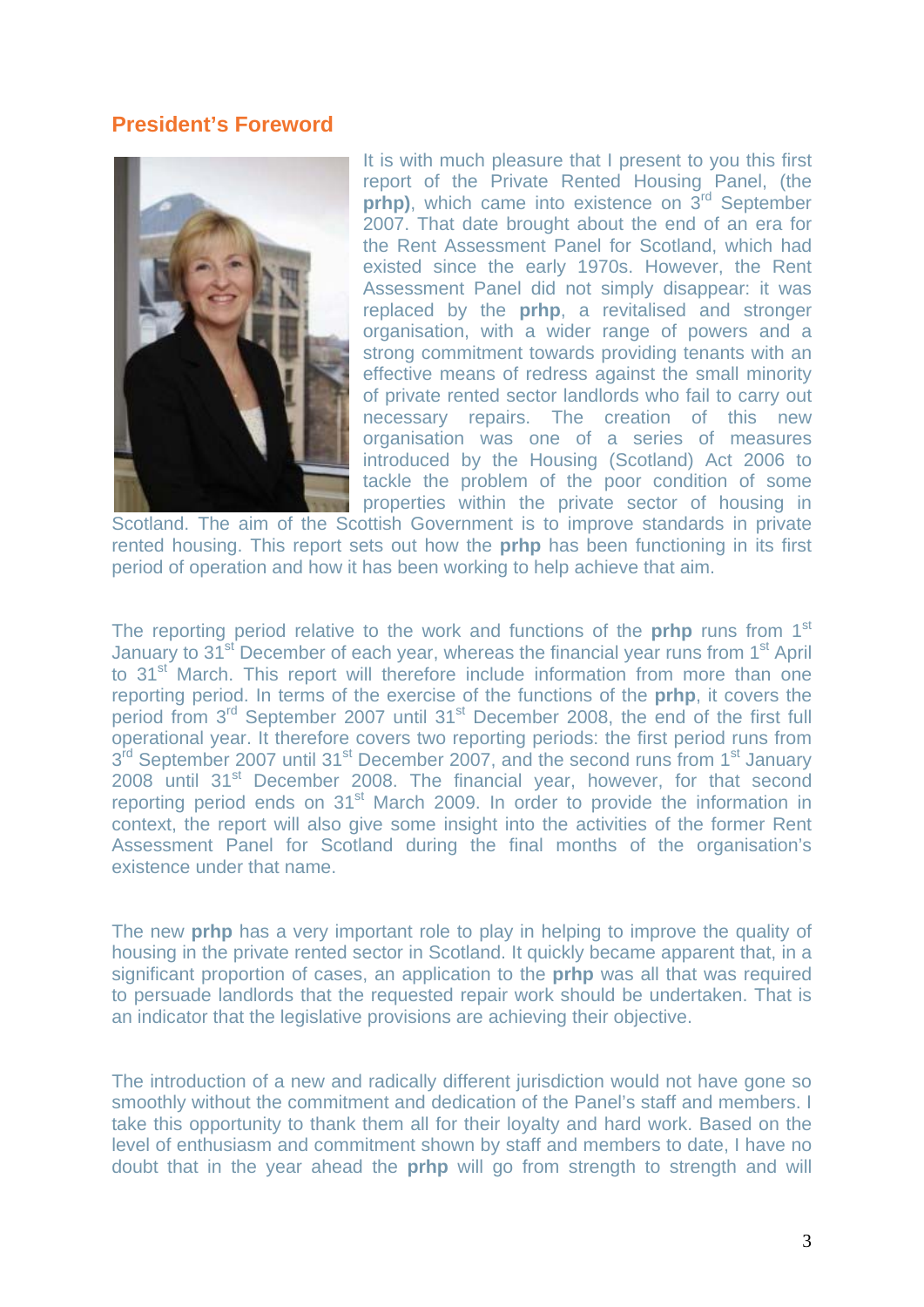continue to provide a high quality and accessible service to tenants seeking to find a way out of the misery of living in sub-standard accommodation.

# *Isabel Montgomery,*

President.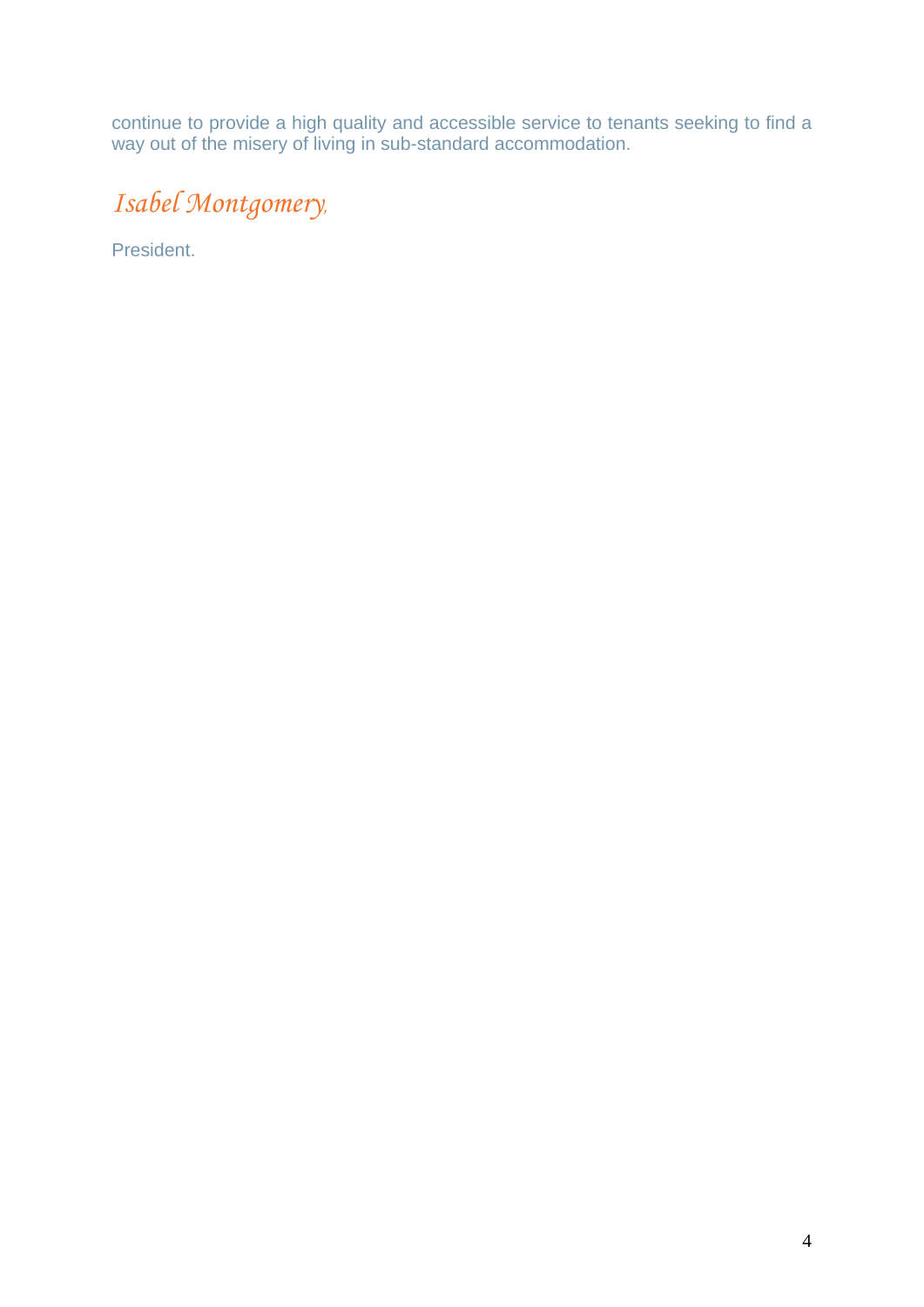The Private Rented Housing Panel (**prhp**) is constituted under Schedule 4 to the Rent (Scotland) Act 1984, and was formerly known as the Rent Assessment panel for Scotland. The Panel is the term used to describe the organisation, and the organisation exists to provide a pool of members for appointment to Private Rented Housing Committees. Although applications are made to the Panel, each individual case will be dealt with and determined by a Committee made up of three Panel members. That Committee is now called a Private Rented Housing Committee (prhc). Before 3rd September 2007, these Committees were called Rent Assessment **Committees** 

Rent Assessment Committees have existed in the UK since 1965 when the Rent Act brought in the system of rent registration, the concept of a "fair rent", Rent Officers and the system of Rent Assessment Committees. The **prhp** continues to carry out all the functions formerly carried out by the Rent Assessment Panel, as well as taking on a new jurisdiction as set out in the Housing (Scotland) Act 2006 ("the 2006 Act").

The jurisdictions of the former Rent Assessment Panel were all contained within The Rent (Scotland) Act 1984 ("the 1984 Act") and The Housing (Scotland) Act 1988 ("the 1988 Act"). Although the Rent Assessment Panel had various statutory functions, the primary work of the Panel was:-

- under the provisions of the 1984 Act, to consider appeals made by landlords or tenants against the rents registered by Rent Officers and to determine fair rents for properties in accordance with the provisions of that Act;
- under the provisions of the 1988 Act, to hear:- (a) appeals by tenants against the level of rents set by landlords and to determine what the Committee considers to be a market rent for such properties in accordance with that Act, and

(b) appeals by landlords or tenants where the other party has proposed a review of the terms of the tenancy.

The 1984 Act governs "protected" and "statutory" tenancies. These are the two types of tenancy which fall within the definition of a "regulated tenancy". Most lettings resulting from a contract made before 2<sup>nd</sup> January 1989 will be regulated tenancies, although there are some exceptions. The tenancy will be a "protected tenancy" if the contract between the landlord and tenant is still in force, or a "statutory tenancy" if the contract has been terminated but the tenant still continues to have the right to live in the house.

A tenant of a regulated tenancy has important rights in relation to the amount he or she can be charged and in relation to security of tenure. In particular, the tenant is entitled to have a "Fair Rent" registered for his property rather than an open market rent. Section 48 of the 1984 Act sets out how a "Fair Rent" should be determined, and a deduction can be made to take account of any inflation in rental levels caused by a shortage of houses available for rent. This means that when rental levels rise because there are more people wanting to rent than there are properties available, a "Fair Rent" will normally be lower than an open market rent.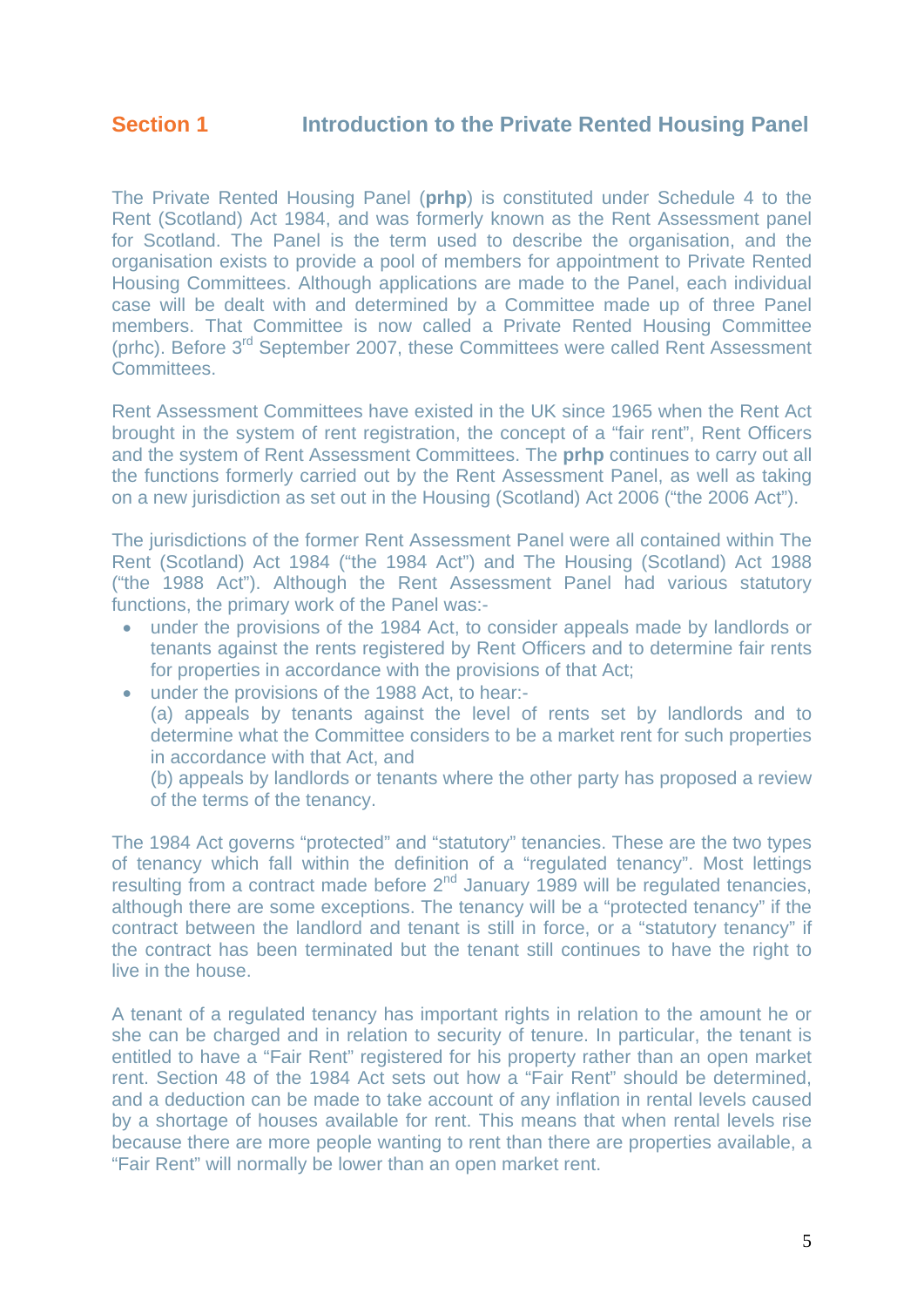The main work of the Rent Assessment Panel has always been to determine "Fair Rents" under the 1984 Act, but the number of such tenancies is slowly but surely diminishing. There have been no new regulated tenancies created since  $2<sup>nd</sup>$  January 1989 and so it is inevitable that such tenancies will eventually die out. However, there are still a significant number in existence and the Panel has an important role to play in providing an appeal route for a party dissatisfied by the figure set by the Rent Officer. There is a further right of appeal, on a point of law, to the Court of Session for a party who is unhappy with the Committee's decision.

The Housing (Scotland) Act 2006 (the 2006 Act) introduced a major new change to the work of the Panel. It was a cause for concern that many houses in the private rented sector in Scotland were known to be in need of some form of repair. The 2006 Act set out to address this problem by providing tenants with a new way of compelling a reluctant landlord to carry out necessary repairs. The 2006 Act sets a standard called the "repairing standard" and imposes a duty upon landlords to ensure that a house meets that standard. The measures in the 2006 Act should result in more homes in the private rented sector being maintained in a better state of repair.

Section 14 of the 2006 Act imposes a duty upon the landlord in a tenancy to ensure that the house meets the repairing standard at the start of the tenancy and at all times during the tenancy.

The repairing standard is set out in section 13 of the 2006 Act. It is not a high standard and most of it is not new.

In terms of section 14, a house meets the repairing standard if -

- a. the house is wind and water tight and in all other respects reasonably fit for human habitation;
- b. the structure and exterior of the house (including drains, gutters and external pipes) are in a reasonable state of repair and in proper working order,
- c. the installations in the house for the supply of water, gas and electricity and for sanitation, space heating and heating water are in a reasonable state of repair and in proper working order,
- d. any fixtures, fittings and appliances provided by the landlord under the tenancy are in a reasonable state of repair and in proper working order,
- e. any furnishings provided by the landlord under the tenancy are capable of being used safely for the purpose for which they are designed, and
- f. the house has [satisfactory provision](http://www.edinburgh.gov.uk/internet/Housing/Private_tenants_and_home_owners/Letwise/CEC_frequently_asked_questions_-_safety,_inspections,_antisocial_behaviour) for detecting fires and for giving warning in the event of fire or suspected fire.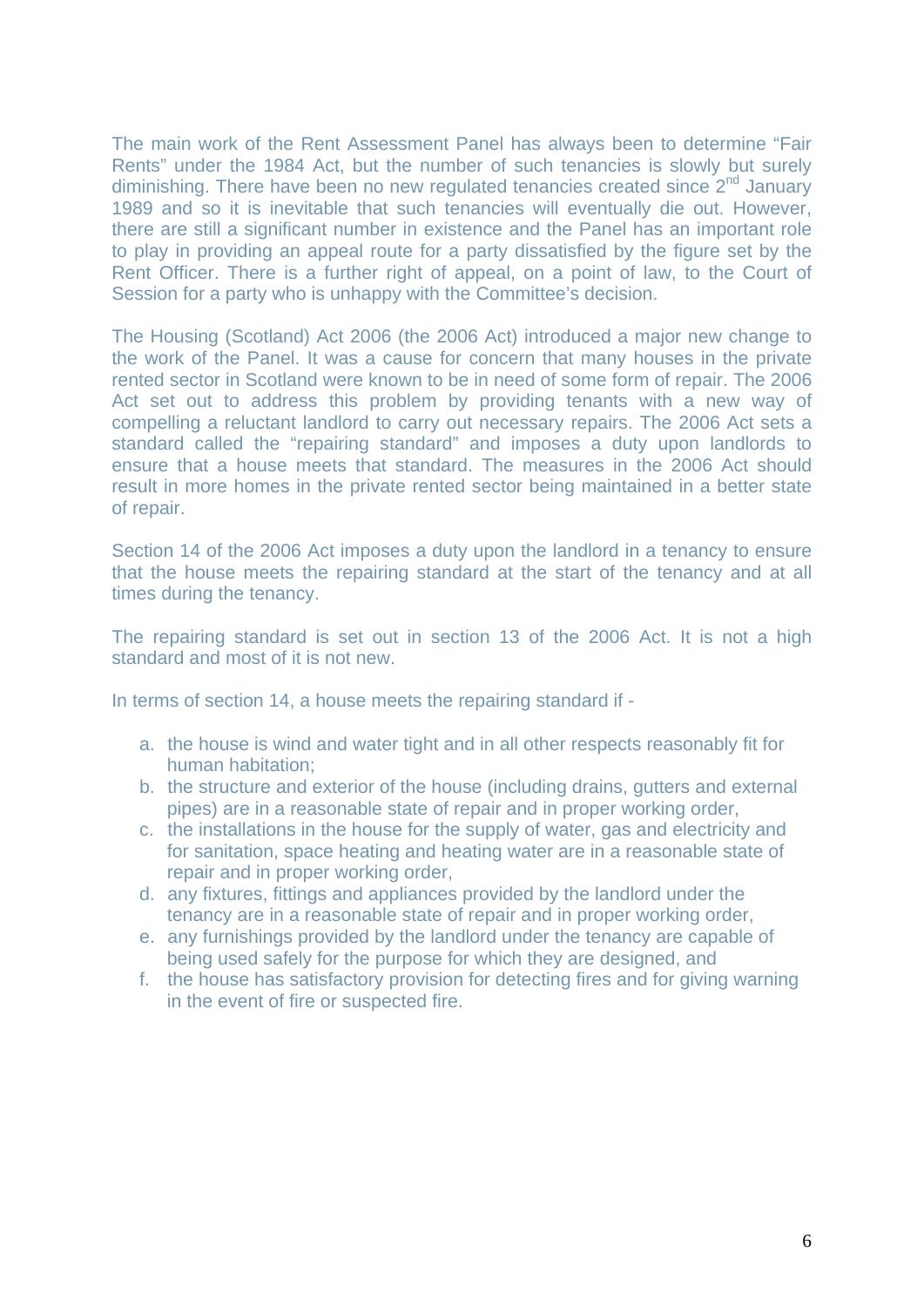## **Section 2**

## **2007 - The final year of the Rent Assessment Panel for Scotland**

During the year 2007, the Panel dealt with 151 Fair Rent cases and 14 Assured Tenancies. A breakdown of the number of cases decided by the Panel's Committees over the ten year period from 1998 to 2007 can be found at appendix B.

During the year 2007, the Panel was operating with 3 support staff seconded from the Scottish Government, and a total membership of 33 persons. The Panel had a legally qualified President, Ms Isabel Montgomery, and a Vice President, Mr Robert Buchan, who is a Chartered Surveyor. These are salaried part-time posts. The members are remunerated on a fee paid basis. The membership comprised 11 legally qualified chairpersons (seven female and four male), eight surveyors (one female and seven male) and fourteen housing members (six female and eight male). Details of the members of the Panel during 2007 can be found at appendix A.

Information regarding funding can be found in section 13. A breakdown of the budgetary figures can be found at appendix C.

There were no appeals to the Court of Session during the year 2007.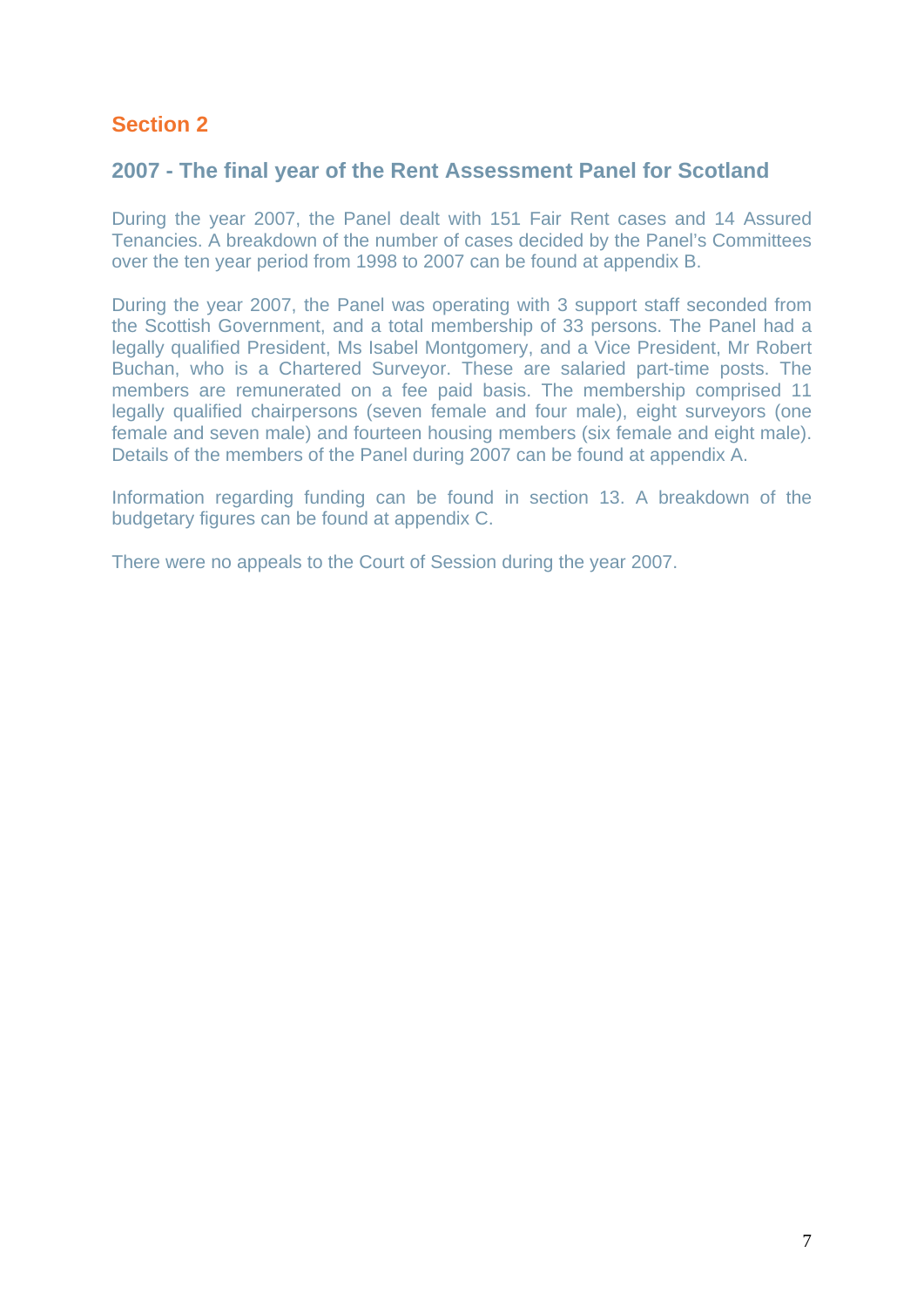## **Section 3 Working towards the introduction of the new jurisdiction**

It was clear from the outset that the introduction of the new jurisdiction would radically change the work of the Panel. Throughout 2006 and 2007, a considerable amount of time and effort was put into preparing for those changes. Those working within the organisation were determined to make sure that the Panel was ready to cope with the increased workload and different type of cases the new jurisdiction promised to produce.

The preparations made included the following:-

- Identifying groups of potential service users;
- Identifying the needs of those groups;
- Planning to meet those needs:
- Publicising the new service:
- Setting up a new website:
- Setting up an in-house mediation service;
- Recruiting additional members;
- Training existing and new members;
- Training a pool of mediators:
- Sourcing suitable venues for mediation sessions and Committee hearings;
- Ensuring accessibility of venues;
- Making provision for meeting the needs of service users with a disability;
- Making provision for meeting the needs of service users who do not have English as a first language;
- Creating a new corporate image.

#### **Diversity**

Respect for diversity lies at the heart of the **prhp** ethos. We aim to provide all service users with a service that meets their needs, regardless of gender, sexual orientation, race, ethnicity, religion age, or physical or mental ability. Our information leaflets are available in a number of languages and in different formats, including Braille. Information is also available on our website.

#### **Mediation**

An exciting new aspect of the new jurisdiction was the setting up of an in-house mediation service to assist parties in resolving problems without the need for the case to be referred to a committee. Setting up this new service involved selecting and training a pool of Panel members to act as mediators. Those selected to the pool of potential mediators were required to undertake, and satisfactorily complete, an accredited 40 hour course of training provided by SACRO, a Scottish Government sponsored organisation which specialises in a wide range of mediation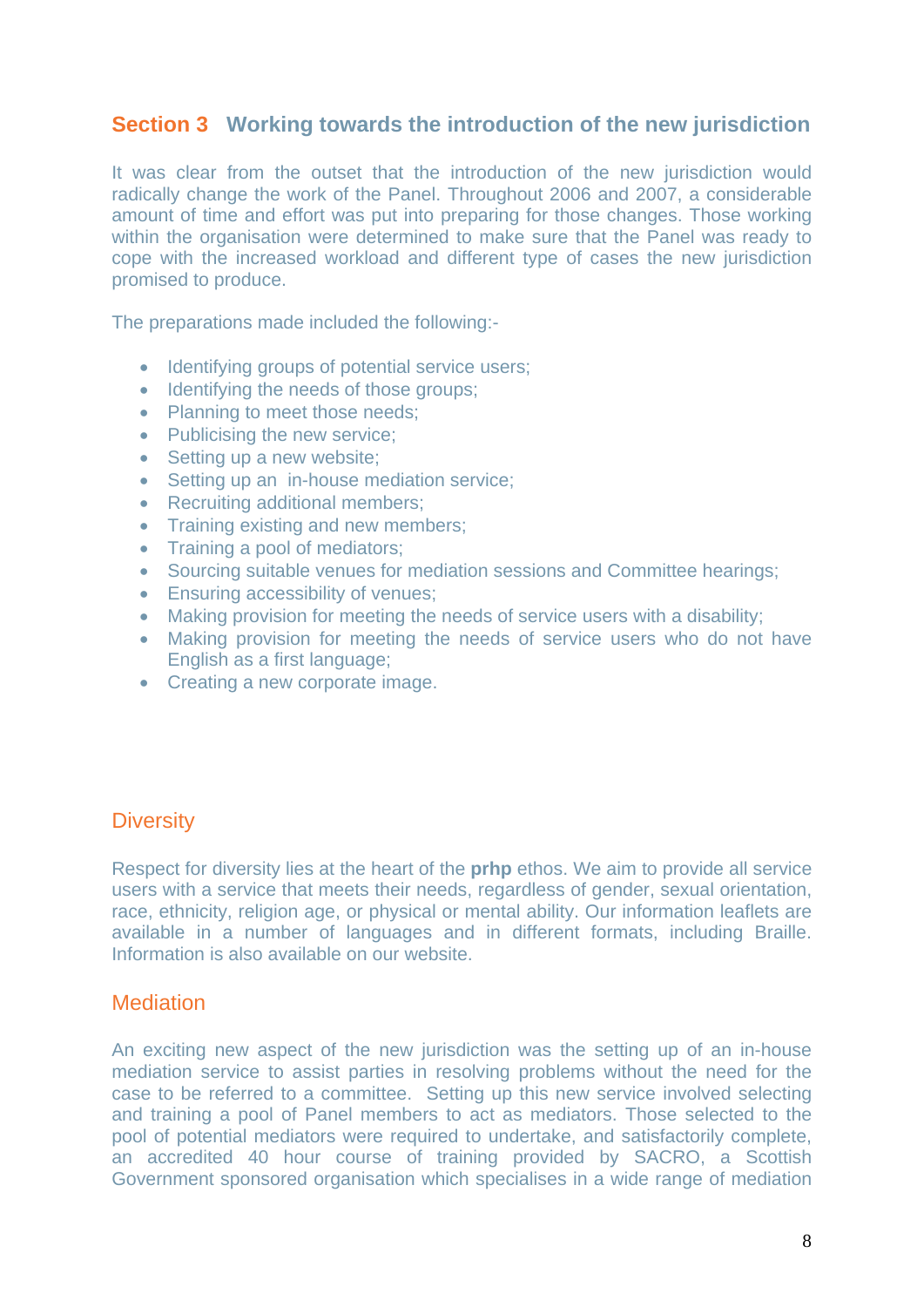services. SACRO personnel were also involved in the preparation of the documents and literature which would be used by the in-house mediation service. The Panel President also underwent additional training and gained the Core Certificate of Competence in Mediation Skills awarded by Core Coaching, a training provider which is accredited by the Civil Mediation Council.

#### **Members**

In preparation for the anticipated increase in case load four additional surveyor members were appointed and joined the Panel in November 2007. Two members left the Panel during 2007. By the end of 2007 the number of members had increased to 35.

## **Training**

An extensive programme of training was carried out over the two year period 2006 – 2007 to ensure that members were fully conversant with the new jurisdiction. Members were provided with a total of five days training during 2007 to equip them to deal with the new jurisdiction. Induction training and mediation training was also provided as appropriate.

## The **prhp** web site

In this age of easy access to Information Technology, there was no doubt that a Panel web site was essential, both as a means of making people aware of the existence of the **prhp**, and also for providing useful information about the **prhp**. A new web site was therefore designed and established. This can be found at [www.prhpscotland.gov.uk.](http://www.prhpscotland.gov.uk/) Copies of the Committees' decisions can be found there.

#### **The new image**

The Panel was changing and would from 3<sup>rd</sup> September 2007 onwards have to meet the needs of a new and much more diverse group of service users than had previously been the case. It was anticipated that a significant number of this new group of service users would come from overseas and may not have English as a first language. The Panel needed a new image, one that was appropriate for the 21<sup>st</sup> century and would meet the needs of Scotland's increasingly diverse and multi cultural society. After much reflection, the new logo was chosen and the warm tones of orange and soft grey became the new corporate colours.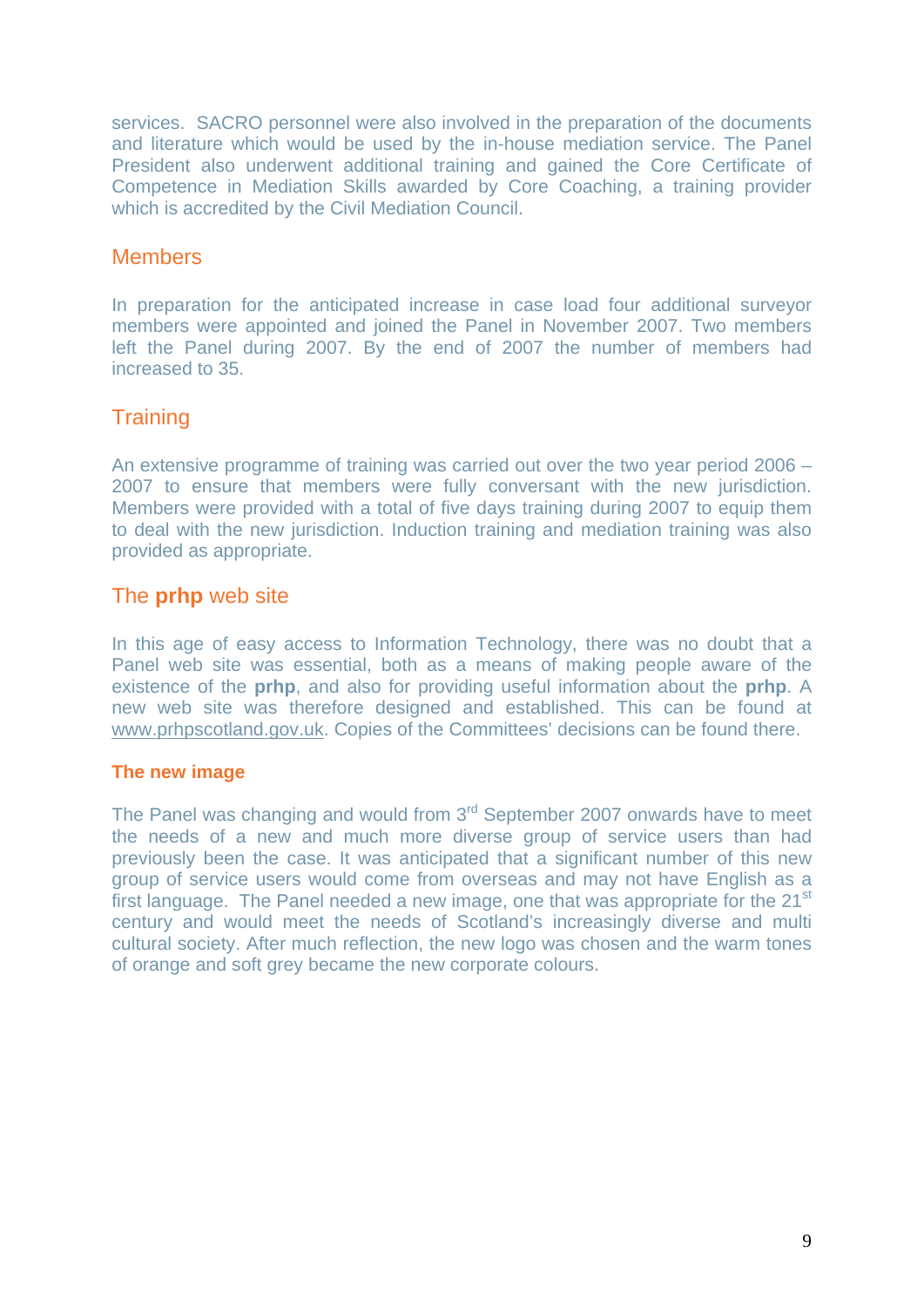## **Section 4.**

## **Implementation of the new jurisdiction and the Repairing Standard**

The **prhp** went live on 3<sup>rd</sup> September 2007 and the provisions of the 2006 Act relative to the repairing standard and the **prhp'**s new jurisdiction came into effect.

In the course of this first reporting period 3 September to 31 December 2007, there were:-

- 28 new repairing standard applications received
- 7 applications were withdrawn
- 2 Repairing Standard Enforcement Orders (RSEOs) were issued
- 1 Case was referred to the Local Authority under Section 24(6)

| Status of Repairing Standard cases as at 31 December 2007 |  |  |  |  |  |
|-----------------------------------------------------------|--|--|--|--|--|
| $\Box$ Ongoing $\Box$ Decisions made $\Box$ Withdrawn     |  |  |  |  |  |
|                                                           |  |  |  |  |  |

#### Of the cases that were withdrawn:-

- 5 landlords completed the repairs
- 1 application was held to be invalid
- 1 tenant vacated the property

|  | <b>Reason for withdrawal</b> |  |
|--|------------------------------|--|
|  |                              |  |

| $\Box$ Repair work completed | $\blacksquare$ Invalid application |  |
|------------------------------|------------------------------------|--|
| □ Tenant vacated             |                                    |  |
|                              |                                    |  |
|                              |                                    |  |

During this first reporting period, only one application included complaints about the landlord's management of the tenancy.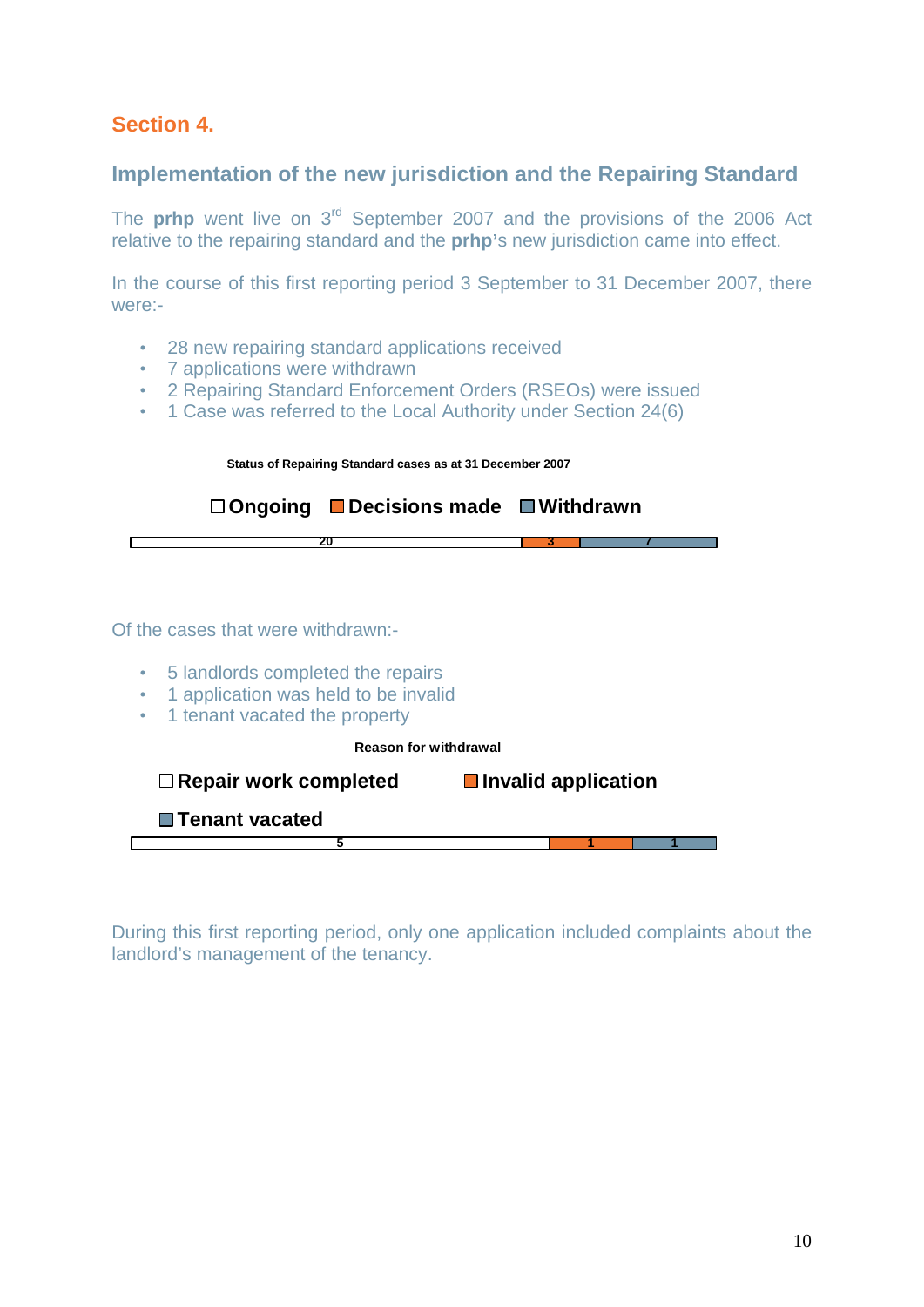

#### During this reporting period the breakdown of cases by area was as follows:

**Breakdown of Repairing Standard cases by area for 2007 (3rd September – 31st December)**

Although the number of applications received during this period may seem low, many more tenants contacted the **prhp** offices for further information and advice. A pro forma letter is available from the Panel offices and can be downloaded from the website. In many cases, tenants reported that sending this letter was sufficient to prompt the landlord to do the necessary repairs. The existence of an effective means of redress for tenants was sufficient in itself to encourage landlords to carry out the work that needed to be done.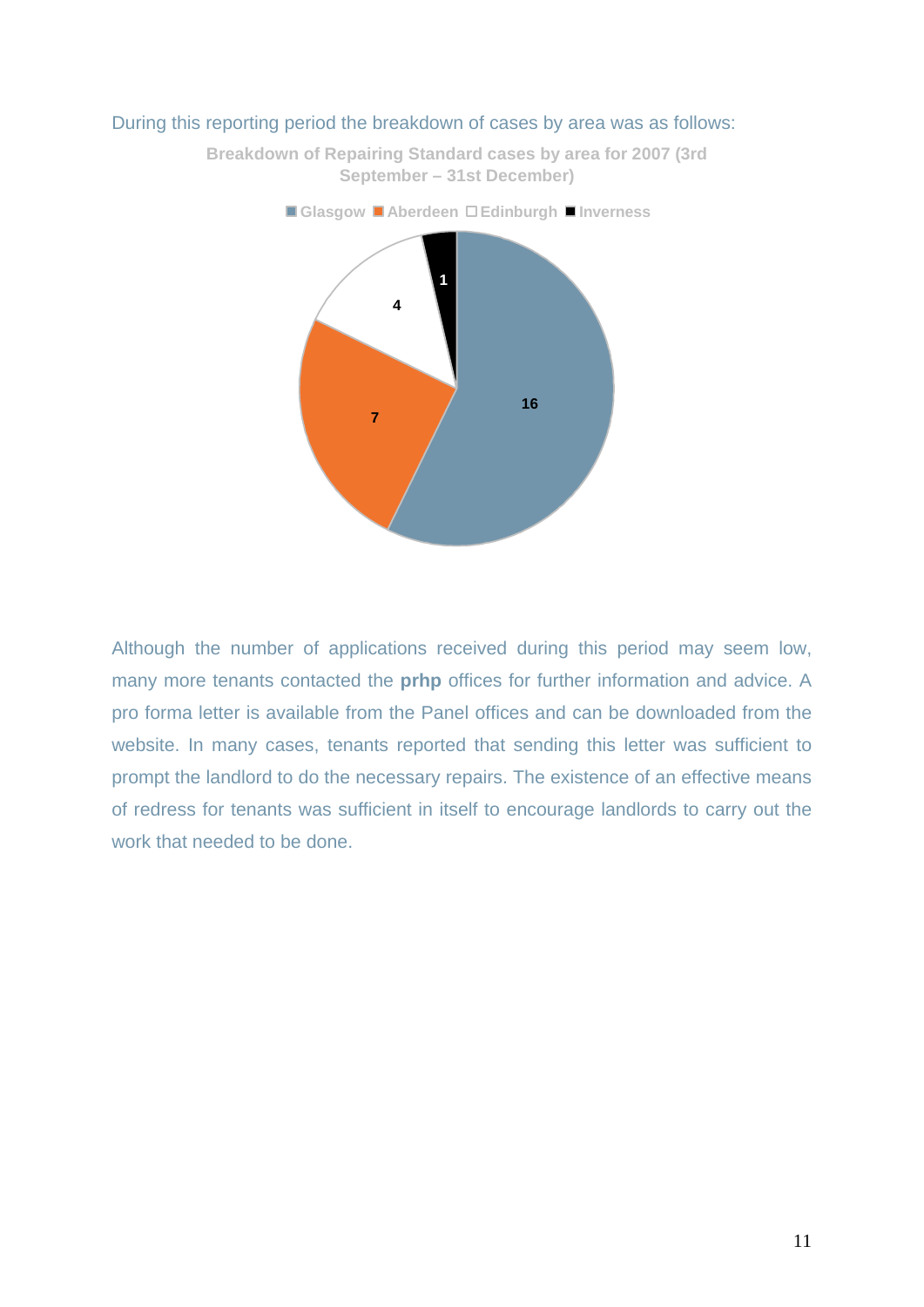## **Section 5. 2008 - The first full year of the Repairing Standard**

In the course of the first full year of the Repairing Standard legislation there were:

- 115 Applications received.
- 50 withdrawn
- 25 RSEO's made
- 11 landlords complied on inspection of the property
- 12 Certificates of Completion issued
- 5 mediations, of which 4 resulted in an agreement being made



Of the cases that were withdrawn:-

- 26 were invalid applications
- 12 landlords completed the repairs
- 8 tenants vacated
- 4 cases were abandoned



During this reporting period, a total of ten applications included complaints about the landlord's management of the tenancy.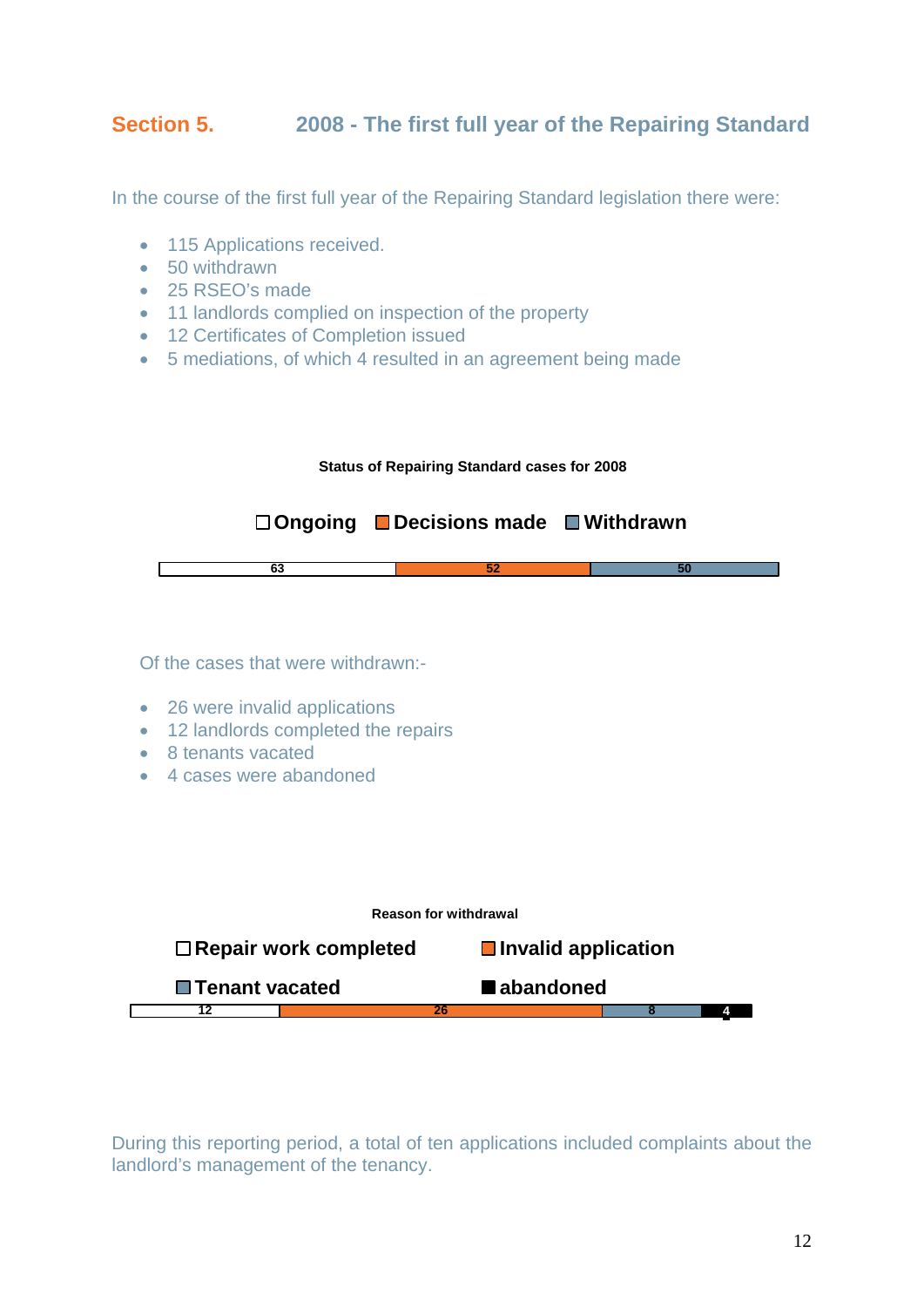

#### During this reporting period the breakdown of cases by area was as follows:

**Breakdown of Repairing Standard cases by area for 2008**

As in 2007, many tenants contacted the **prhp** offices for further information and advice. In many cases, the existence of the **prhp** was sufficient to prompt landlords to carry out the necessary repairs.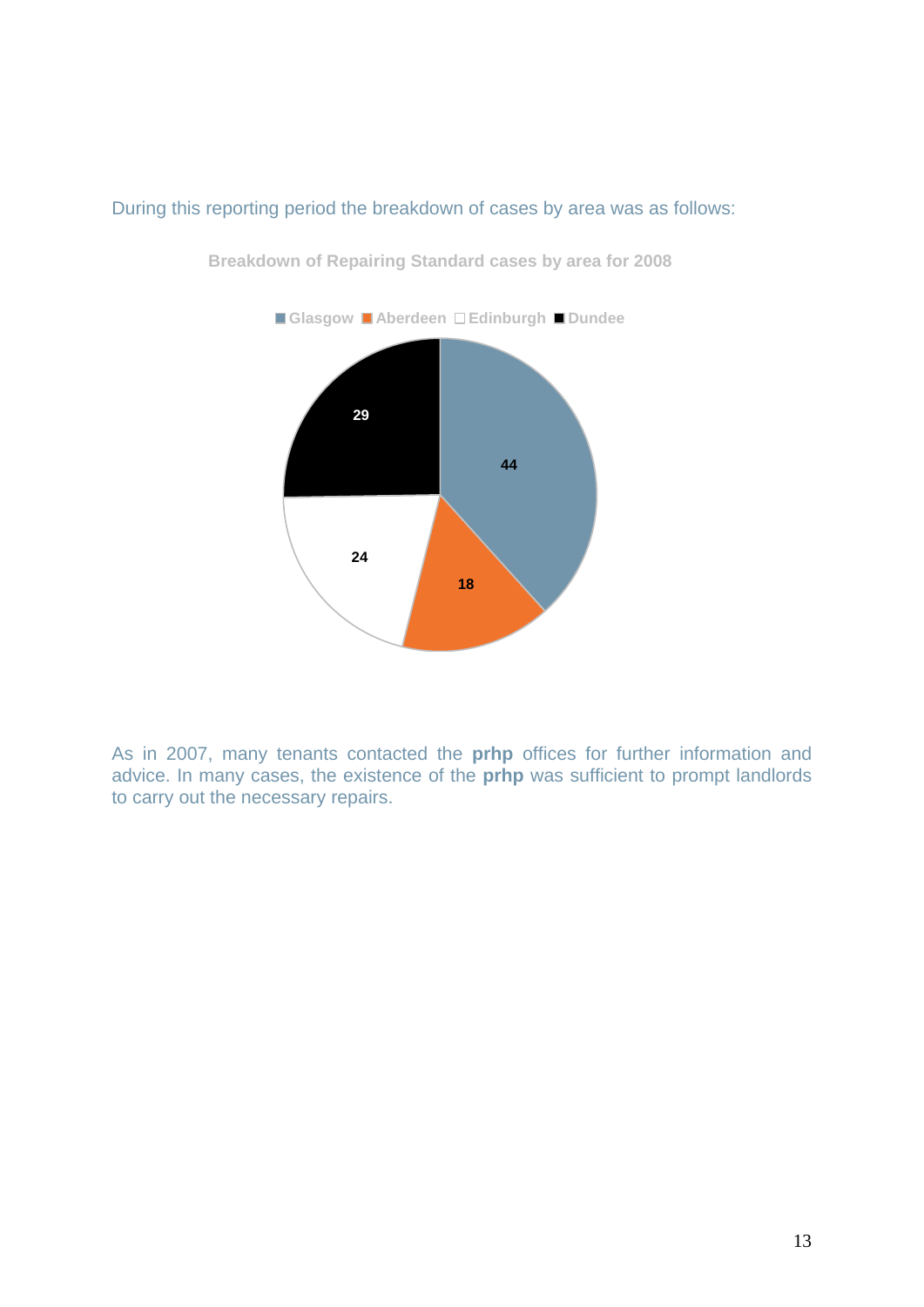The Private Rented Housing Panel was the first tribunal body in Scotland to introduce mediation as an alternative form of resolving disputes. Many people find the idea of going to a hearing before a Committee daunting, and mediation can often resolve the problem without the need for a Committee to become involved.

Mediation is a way of settling disputes informally without the expense, time and bad feeling often involved in using formal procedures. Parties must opt-in to mediation, but, if they do, mediation has many advantages. The mediation service is free of charge, flexible and confidential, and is staffed by trained mediators. Choosing mediation allows the tenant and landlord to work out a solution best suited to their needs, instead of having a solution imposed upon them by a Committee. Because people have found their own solution to their problems, they are more likely to carry out what they have agreed to do. Mediation can often improve the relationship between the landlord and tenant. Once people have had the opportunity to talk through the issues, each party is better able to understand the other person's point of view.

The Panel mediators are trained impartial people who are skilled in helping establish common ground in even the trickiest of situations. All of our members underwent a rigorous process of training and assessment carried out by SACRO, a Scottish Government sponsored organisation which is well established and highly regarded in the field of mediation provision.

Mediation is:-

- free of charge for the user
- a faster route to a solution
- flexible
- confidential
- effective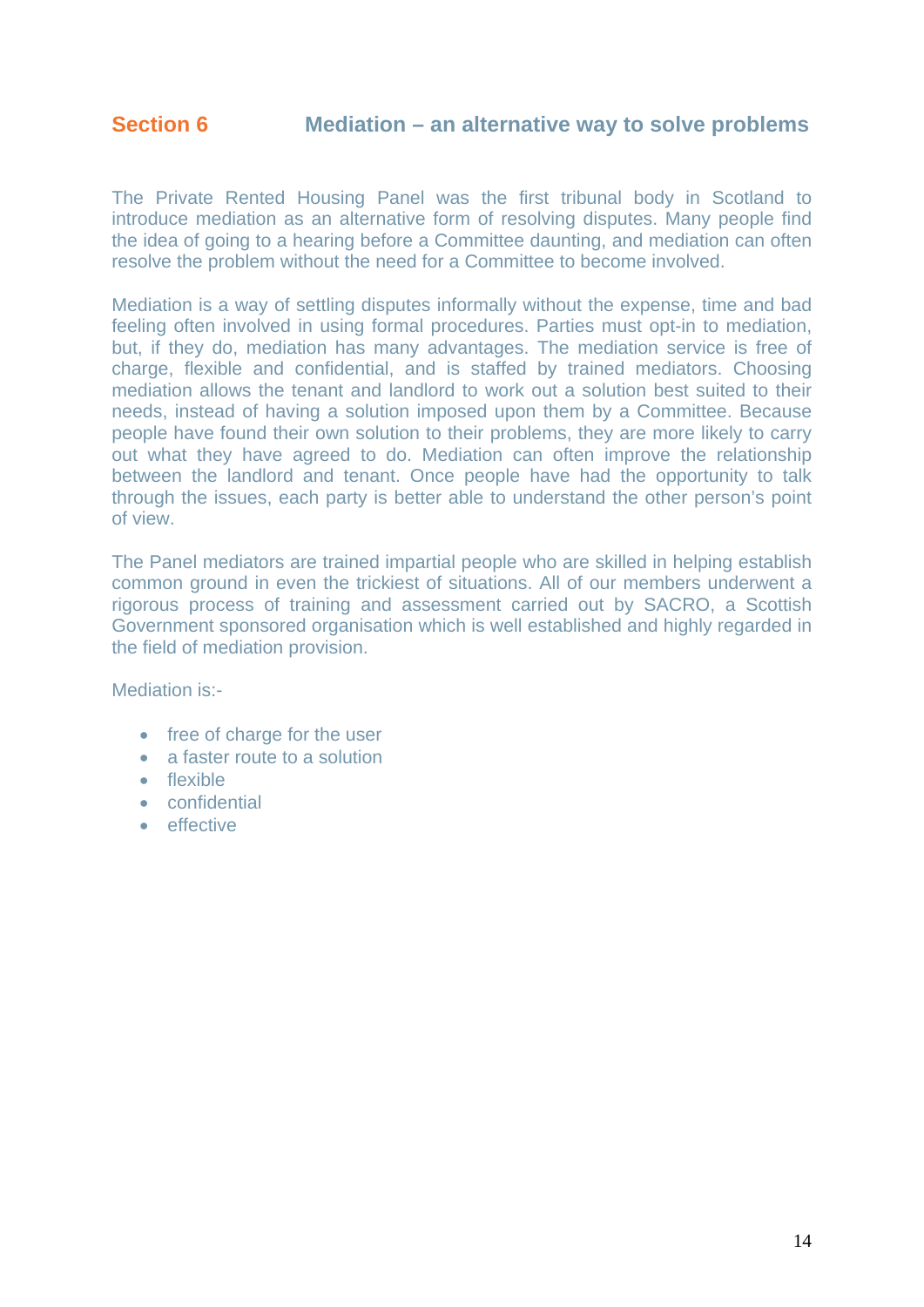### **Section 7 2008 – The traditional 1984 and 1988 Act jurisdictions**

The **prhp** continues to deal with all the jurisdictions formerly dealt with by the Rent Assessment Panel.

During the year 2008 the Panel dealt with 45 Fair Rent Cases (under the 1984 Act) and 9 Assured Tenancies (under the 1988 Act).

The changing economic climate can have a significant impact upon the private rented sector, and during 2008 Private Rented Housing Committees were very aware of the need to constantly re-evaluate rental levels in the light of the changing situation.

An important feature of the "Fair Rent" system is that the tenant is protected against inflated rental values which result from a shortage of suitable properties available for rent. In times of scarcity of available properties, prospective tenants will be less exacting in their demands and will pay more than they otherwise would in order to secure a suitable property. The Fair Rent" system protects the tenant in that situation. One of the factors Committees must take into account when determining Fair Rent cases, is whether or not there is a shortage of supply of similar properties to rent in that geographical area. This is called the "scarcity" factor, and, if scarcity exists, the Committee must adjust the rent they set to a lower figure so that the tenant does not have to pay more than he or she would normally be willing to pay simply because of a shortage of properties.

During 2008 Committees found that in most areas of Scotland there was a ready availability of properties to rent and that trend appears to be continuing. Most Committee decisions made during 2008 concluded that there was no scarcity in the market at the present time.

A breakdown of cases decided by the Committees over the ten year period from 1999 – 2008 can be found at appendix D.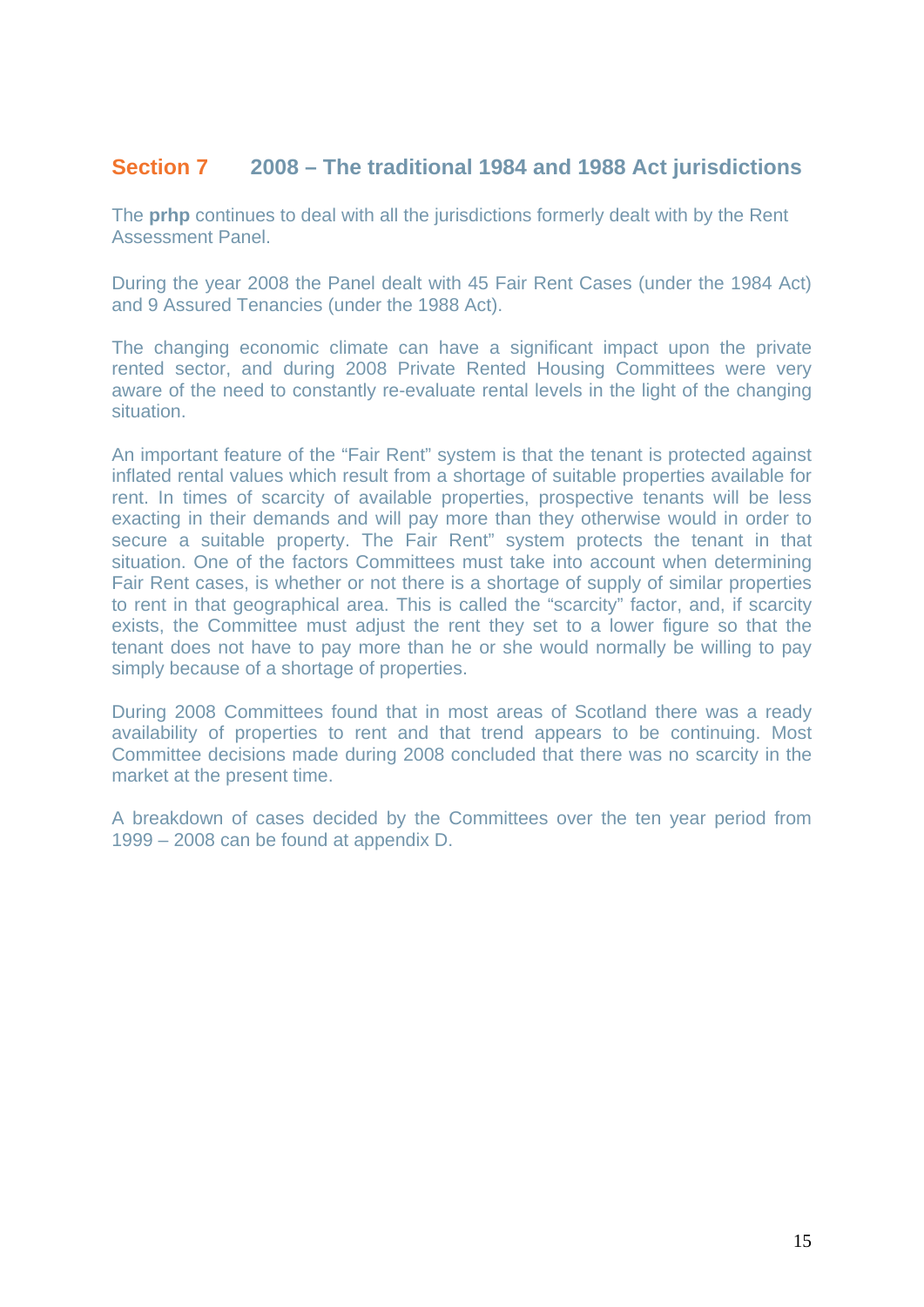#### **Section 8 Appeals and visits**

Parties have a right to appeal to a Court against a decision made by a Committee. In relation to cases under the 1984 Act and the 1988 Act, parties have the right of appeal to the Court of Session. In relation to cases under the 2006 Act, there is a right of appeal to the Sheriff in the Sheriff Court for the area in which the property to which the application relates is situated.

There were no appeals made to either the Court of Session or any Sheriff Court in 2007.

On 16<sup>th</sup> January 2008 the Panel received notice of an appeal having been made to the Court of Session in relation to a "Fair Rent" case. The appeal was sisted (i.e. held in abeyance) to allow the appellant to apply for Legal Aid and it is expected to be some time before the final outcome of the appeal is known.

During 2008 there were two appeals to a Sheriff in relation to cases under the new Repairing Standard jurisdiction. Both have since been dismissed. In the first case, the property in question has since been demolished.

In both appeals to the Sheriff, the appellants incorrectly cited the **prhp** as respondents. The correct respondent should be the successful party, be that landlord or tenant. Steps have been taken to publicise this position to reduce the risk of appellants wasting time and money in appealing against the wrong party.

There were no visits during 2008 from the Administrative Justice and Tribunals Council, or any other regulatory body.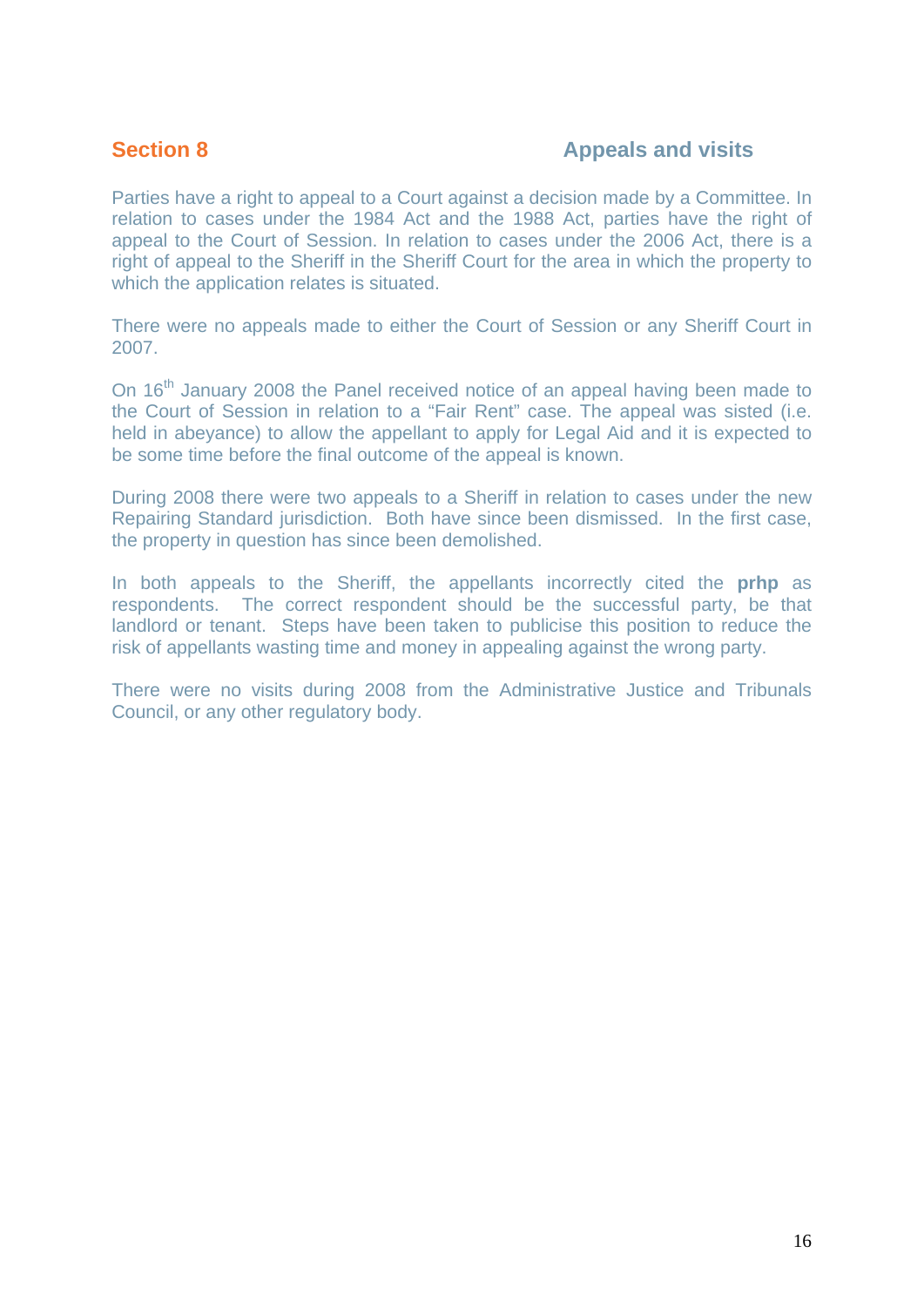#### **Section 9 prhp members and staff**

The staff and members are dedicated to delivering a first class tribunal service.

There is a Panel President and a Vice President. These are part-time salaried posts. The post of President was held throughout 2007 and 2008 by Mrs Isabel Montgomery, who is legally qualified and has been a chairman of the Panel since 1999. The post of Vice President is held by Mr Robert Buchan, who is a Chartered Surveyor. He has also been with the Panel since October 1999.

#### **The President – Isabel Montgomery**



The President sits at the head of the tribunal and is appointed by Scottish Ministers. She is personally responsible to Scottish Ministers for ensuring that the Panel's policies are compatible with those of Scottish Ministers. She is also responsible for formulating the Panel's strategy for discharging its statutory duties.

#### **The Vice President – Mr Robert Buchan**

The Vice President is traditionally a member of the surveying profession and provides advice to the President relative to issues or relevance to the work of the Panel. The Vice President carries out the duties of the President in his or her absence.



The Panel Secretary has responsibility for the management of the Panel Budget and for the day-to-day operations of the Panel. This post is currently held by Mrs Sara James who took up the post in March 2003, on secondment from the Scottish Government.

The Panel clerks process the cases administratively and clerk the hearings. Both are full time staff members dedicated to the panel. Both are on secondment from the Scottish Government. These posts are currently held by Mr Robert Shea and Mr Iain MacLean.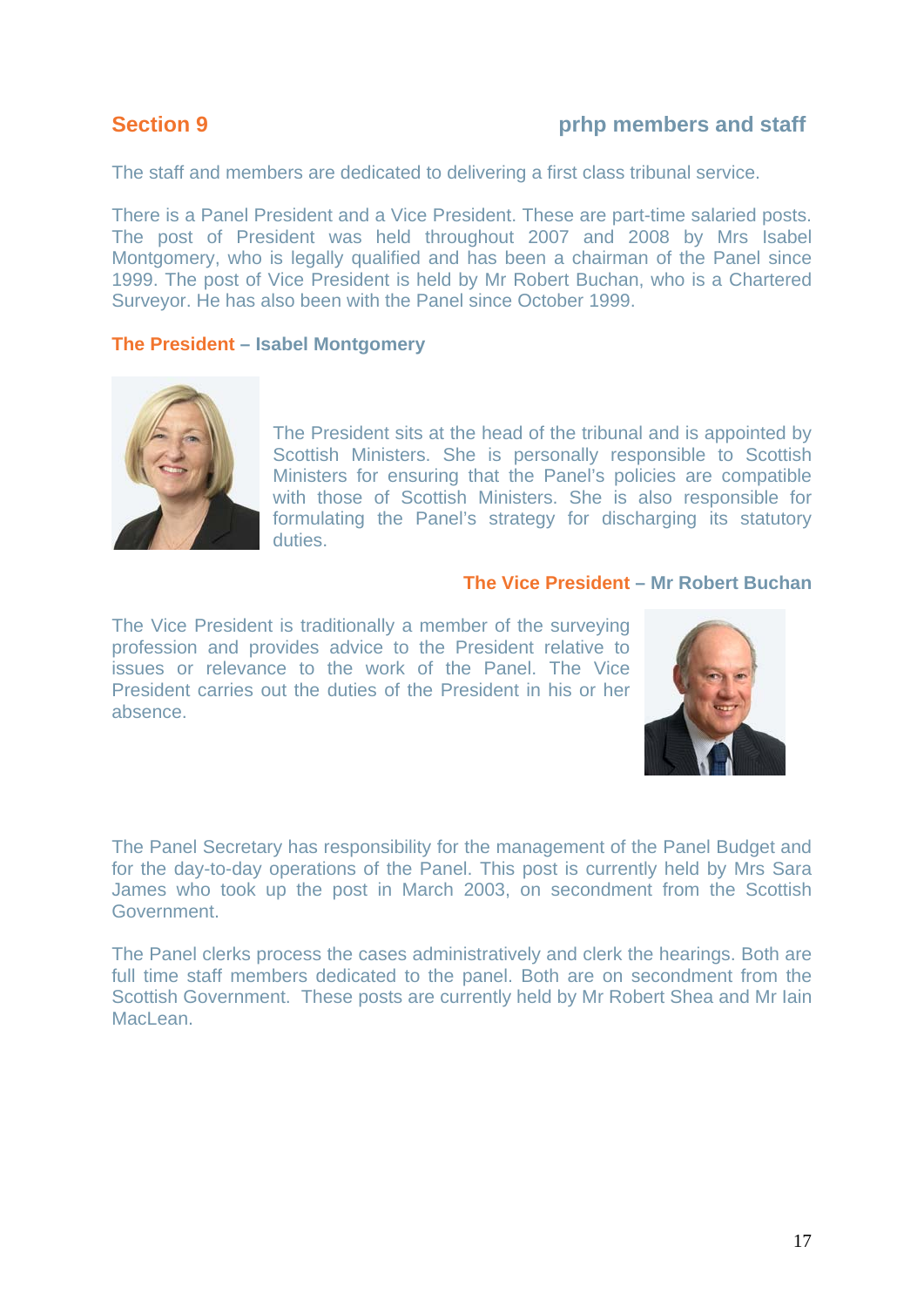## **The staff and office bearers of the prhp**



Left to right: Clerks: Robert Shea, Iain MacLean, Panel Secretary: Sara James, Vice President: Robert Buchan, Panel President: Isabel Montgomery

#### The members

Panel members are appointed by Scottish Ministers. Appointments are initially for a five year period, which can be extended.

A list of the Panel members of 2008 is attached as appendix E.

The Panel exists primarily to provide a pool of members from which individual committees can be made up. Each Committee consists of a legally qualified chairperson, a chartered surveyor and a housing member who has some knowledge, experience or expertise in the housing market.

#### The organisation

The **prhp** has the status of a Tribunal non-departmental body (NDPB). It is independent from the Scottish Government, and from local Government and the Rent Registration Service.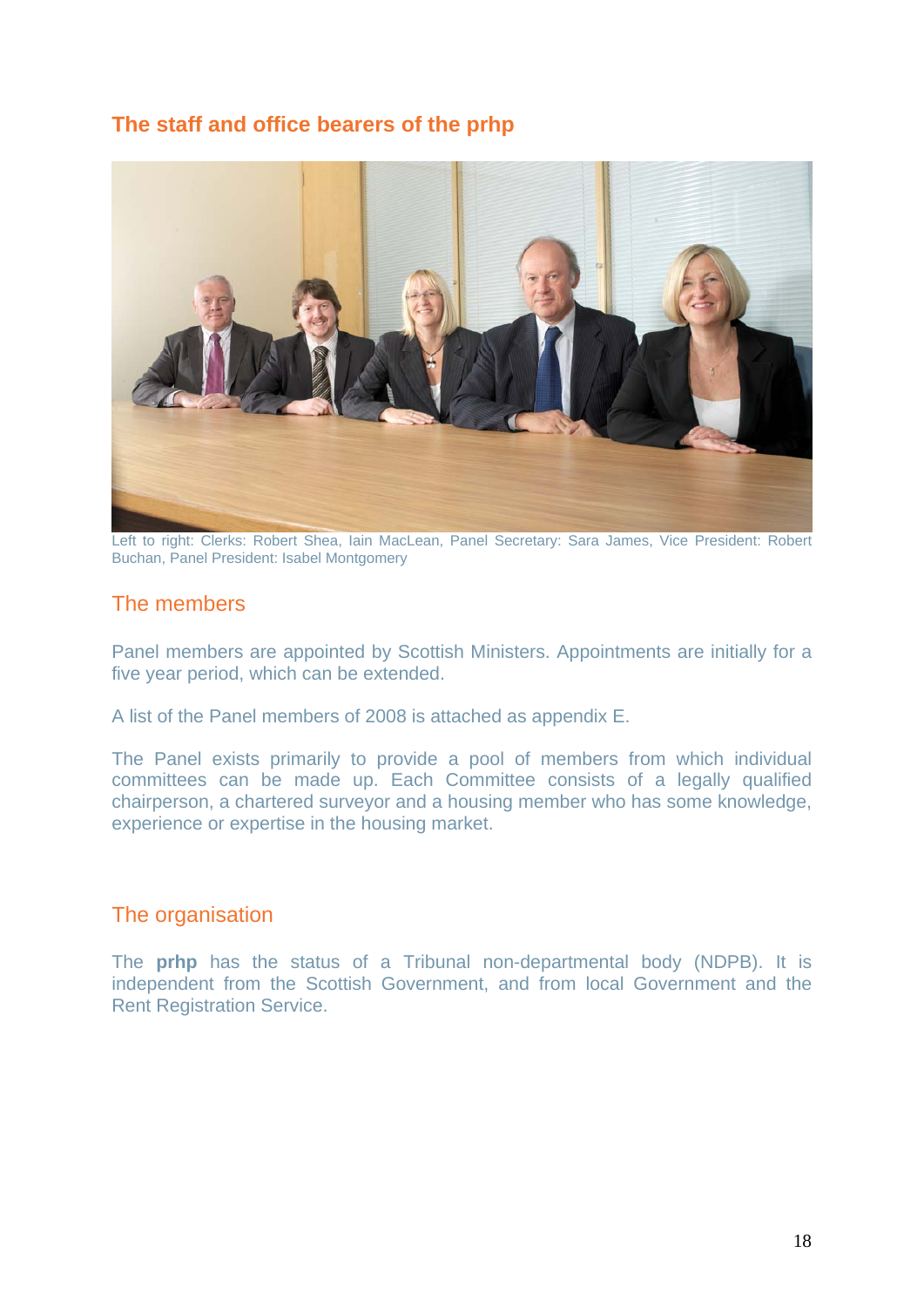**Section 10** Where we are **Where we are** 



The prhp offices are at 140 West Campbell Street, Glasgow. The offices are centrally located, and are convenient for both Queen Street and Central train stations, and Buchanan Street bus station. There is an independently run indoor car park directly across the road.

The **prhp** travel plan can be seen at appendix F

The **prhp** offices are located within a building which is compliant with the Disability Discrimination Act 2005, and are fully accessible for people with a disability.

The **prhp** holds committee and mediation hearings at the Panel Offices whenever it is appropriate to do so, but generally hearings take place in venues as close to the property under consideration as possible. The **prhp** makes every effort to ensure that venues are compliant with the Disability Discrimination Act 2005.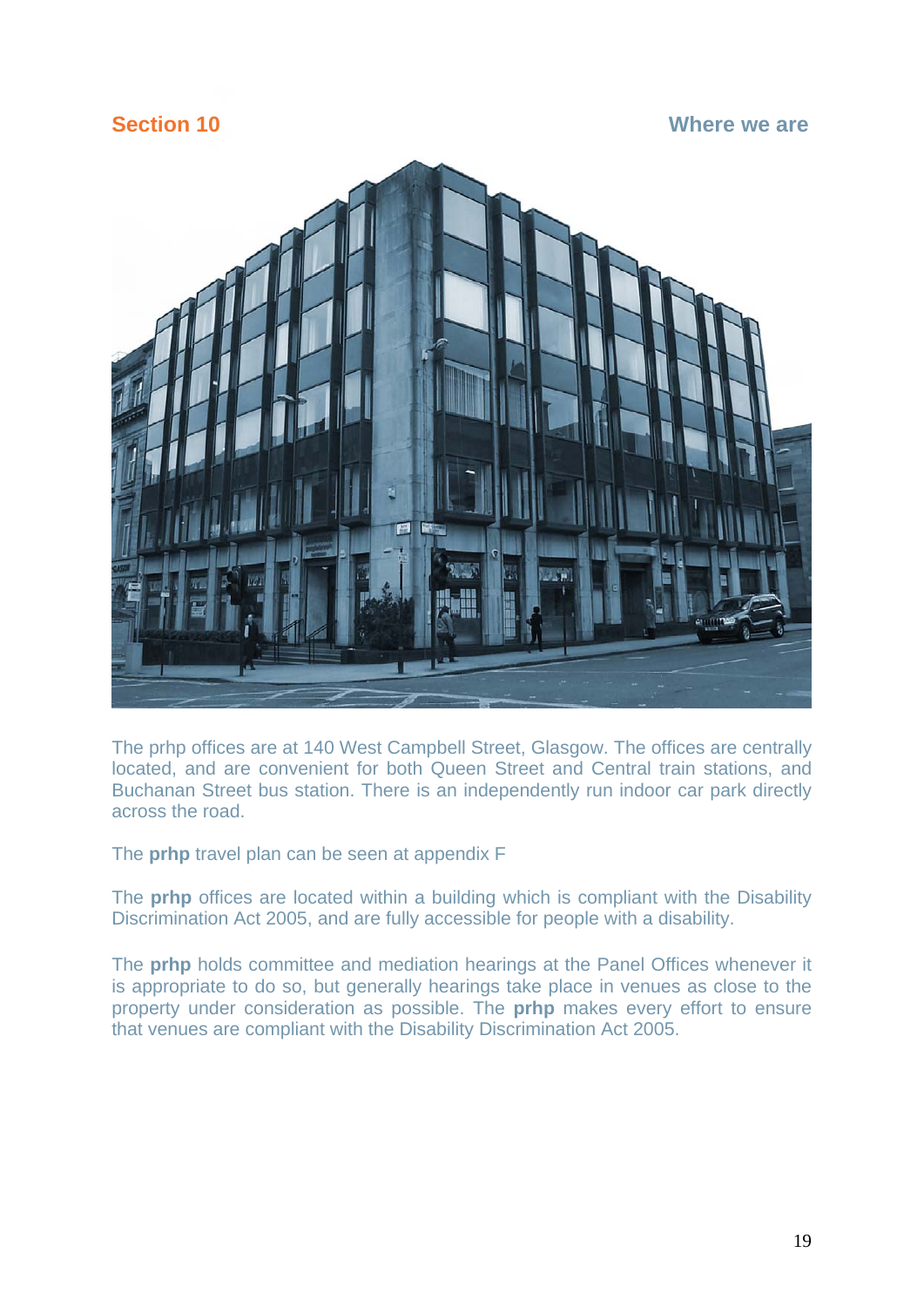## **Section 11** How we operate in repairing standard cases

Making an application to the prhp is very straightforward. An application form is available from the prhp offices or from the web site which guides the tenant through the information which must be supplied. The tenant is required to notify the landlord of the work that needs to be done before an application can be accepted.

Once an application is received at the **prhp** offices it will be checked carefully to see if it provides all the necessary information. If it does not, the tenant will be contacted and advised what else needs to be submitted. The tenant will be given time to supply this further information.

The application will then be passed to the president who must decide within 14 days whether to refer the application to a Committee or reject it. The President will only reject the application in certain very limited circumstances.

The President can delay referring the application if it appears that there is a reasonable prospect of the dispute being resolved by the parties. If the tenant has indicated that he or she is willing to go to mediation then the President will usually instruct that the landlord be contacted and asked if he or she is also willing to agree to mediation. If so, a mediation hearing will be set up. If not, the case will be referred to a committee.

A Committee is made up of a legally qualified chairperson, a chartered surveyor and a housing member. The Committee will normally have the services of a clerk.

The same Committee will carry out an inspection of the property and hold a Hearing, normally on the same day. The Hearing will take place in a venue located as conveniently as possible for the parties involved.

The Hearing is conducted with a level of formality which is appropriate to the parties and issues in the case. Interpreters will be provided where necessary, and a hearing loop system is available if required. The decision is not issued immediately, but will be issued as soon as practicable after the Hearing. The decision will be accompanied by a full statement giving reasons for the committee's decision.

If the Committee decide to make a Repairing Standard Enforcement Order (RSEO) this will be registered in the relevant land register for the property in question. This order specifies what work has to be done and tells the landlord how much time has been allowed for the work to be carried out. If the work is not done within that timescale the committee can impose further orders and can report the landlord's failure to the Procurator Fiscal for prosecution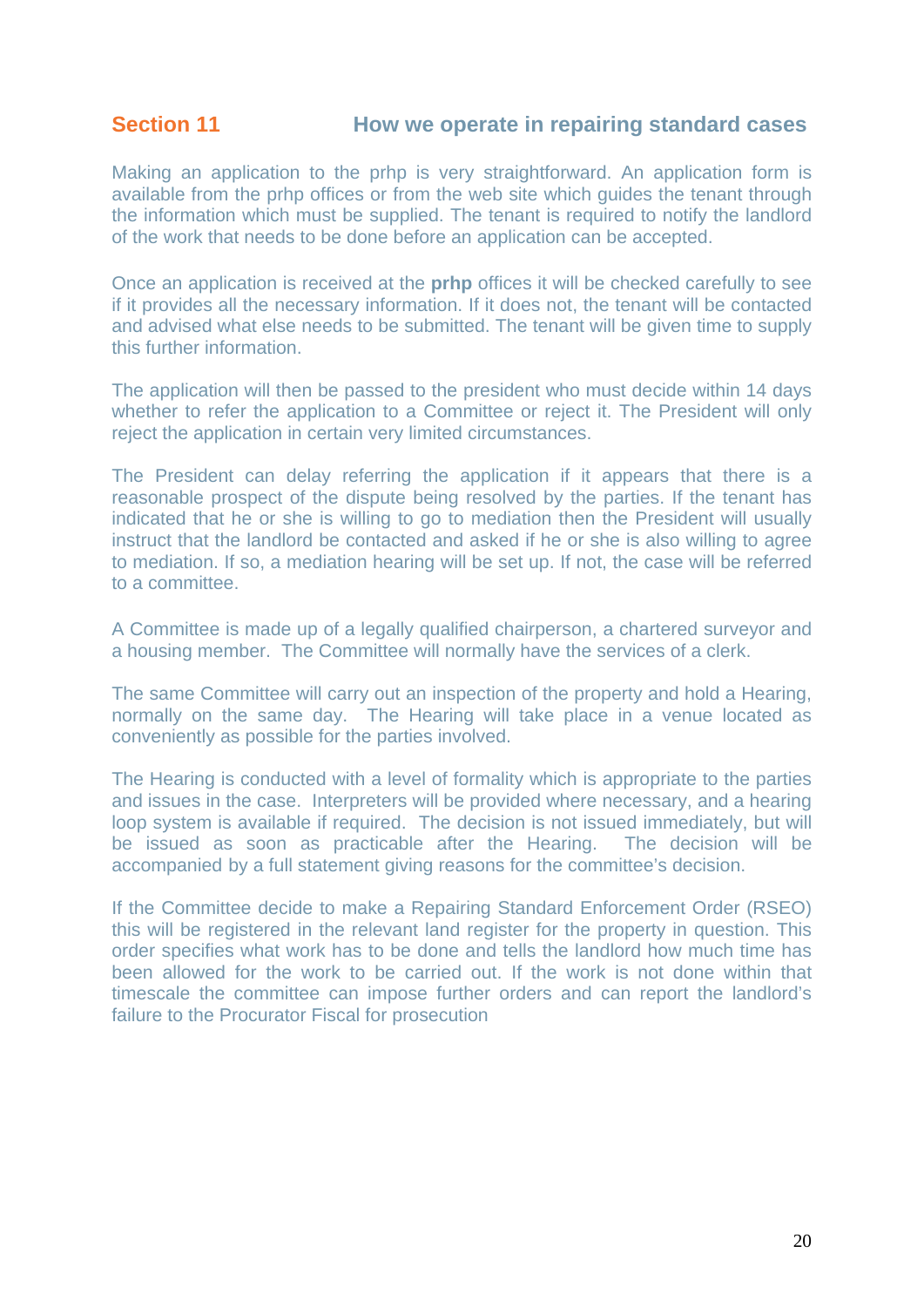## **Section 12** Finance

The Panel is funded by the Scottish Government and was provided with a Budget of £428,000 for the financial year  $1<sup>st</sup>$  April 2007 to 31 $<sup>st</sup>$  March 2008.</sup> During that period, the Panel actually spent £386,482. This underspend arose because it was impossible to predict with any accuracy how many cases would be brought in the first few months of the new jurisdiction.

A breakdown of the budgetary figures can be found at appendix C.

The budget for the **prhp** for the financial year 1<sup>st</sup> April 2008 to 31<sup>st</sup> March 2009 was £414,000. During that same period, the amount the **prhp** actually spent was £377,877. The Panel was able to make this saving on the projected budget because further recruitment for new members, which had been budgeted for, did not require to be carried out.

Until the new jurisdiction became operational, it was very difficult to predict with any degree of accuracy how many cases would be brought to the Panel. The number of cases the **prhp** has to deal with during the course of the year, and whether the cases require to be considered at a hearing, are factors which impact greatly on the cost of providing the service. The length of the hearing is another factor which has significant cost implications.

The **prhp** provides a cost effective service to the public and seeks to keep costs to the minimum require to provide an efficient and effective service. The Panel will continue to strive to reduce its spending and will ensure that all resources are used effectively.

A breakdown of the budgetary figures can be found at appendix G.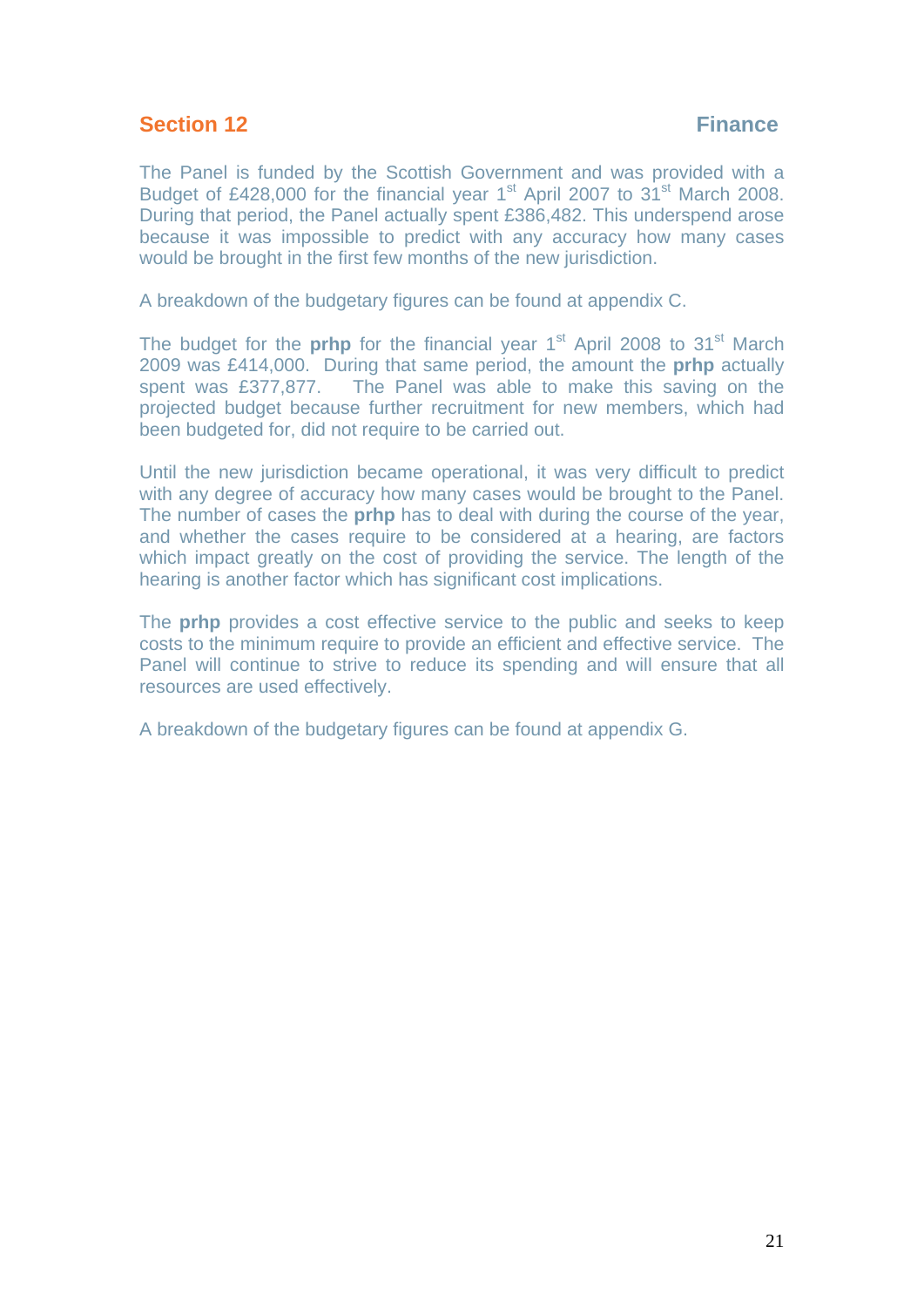## **Section 13**

#### **Frequency of complaints about tenancy management**

In terms of section 29 of the Housing (Scotland) Act 2006 the **prhp** must record and report the frequency with which applications to the Panel (whether valid or invalid within the terms of section 22) include complaints about the landlord's management of the tenancy.

During the period from  $3^{rd}$  September –  $31^{st}$  December 2007 there was one such complaint.

There were ten such complaints during the period from  $1<sup>st</sup>$  January -  $31<sup>st</sup>$ December 2008.

It should be noted, however, that the **prhp** has no power to deal with complaints about the landlord's management of the tenancy, and this is made clear in the information leaflets which give details of the services provided by the Panel. The small number of such complaints therefore should not be regarded as evidence that problems relating to the landlord's management of the tenancy do not exist.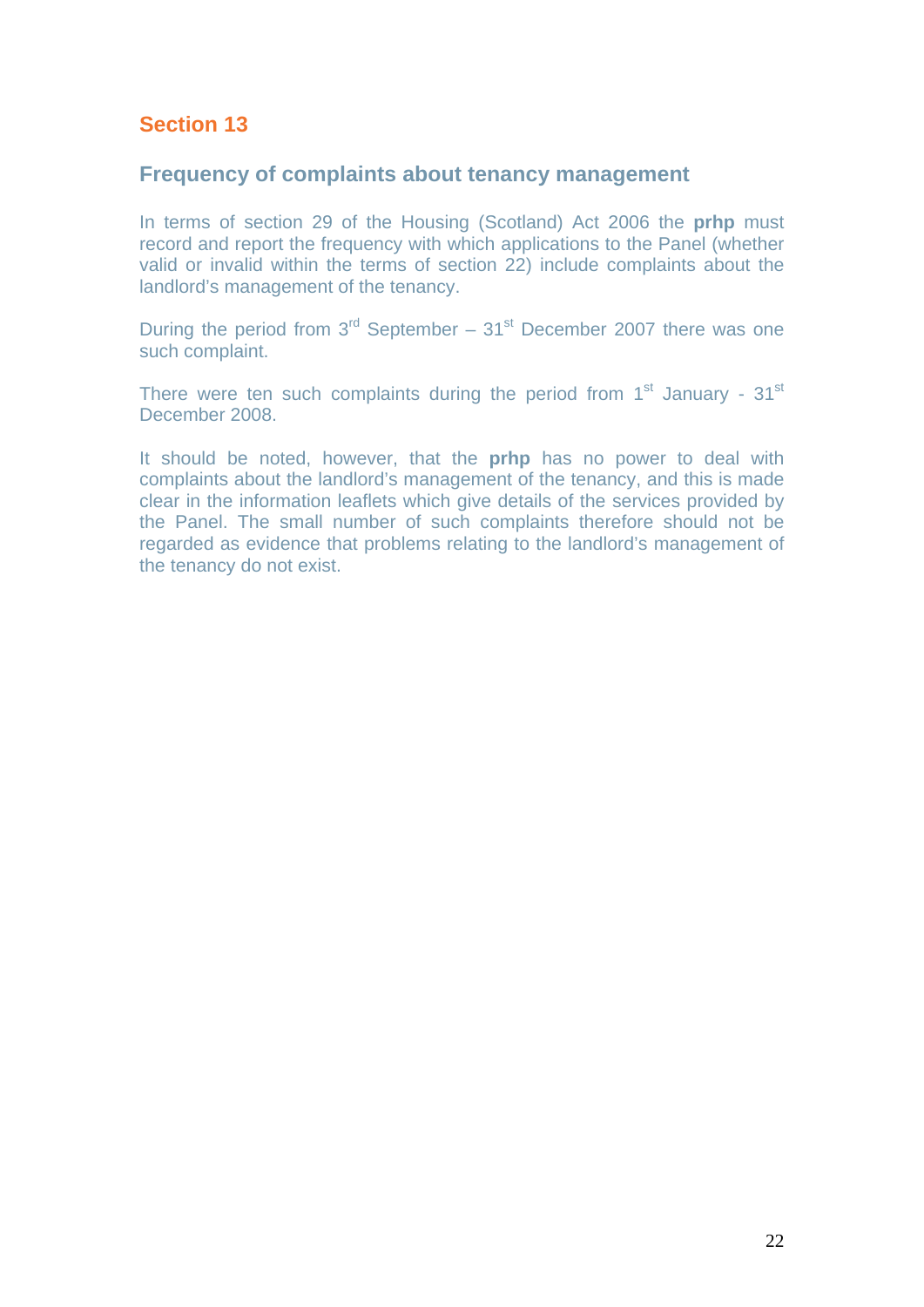## **Training**

We recognise that focused, relevant and high quality training is essential to ensure that members are fully equipped to carry out their role as members of decision making Committees.

To this end, a series of training events is scheduled to take place during 2009 - 2010. Such events will ensure that members are fully equipped with the necessary knowledge and range of skills to conduct and decide cases and to continue to improve the service they deliver.

## **Staff**

We will continue to ensure adequate and appropriate training for staff and provide opportunities for members of staff to use their initiative and individual skills for the benefit of the Panel. We will continue to foster a positive working environment where members of staff are encouraged to use their knowledge and skills in an environment free from harassment, victimisation, discrimination and bullying.

#### Corporate governance

We will continue to strive for continuous improvement by meeting our targets and improving our service delivery.

#### Making Scotland greener

We will look at ways to cut down our ecological footprint by promoting the use of electronic systems and bearing the environment in mind when we make our travel arrangements.

#### Communication with potential service users

We will continue to improve our web site to provide service users with the most up-to-date and relevant information.

We will continue our policy of adding to the list of languages in which our information leaflets are available to continue to meet the needs of our changing diverse society.

We will look at how to provide information in other formats, such as CD or DVD to meet the needs of those who may not be literate in English, or at all.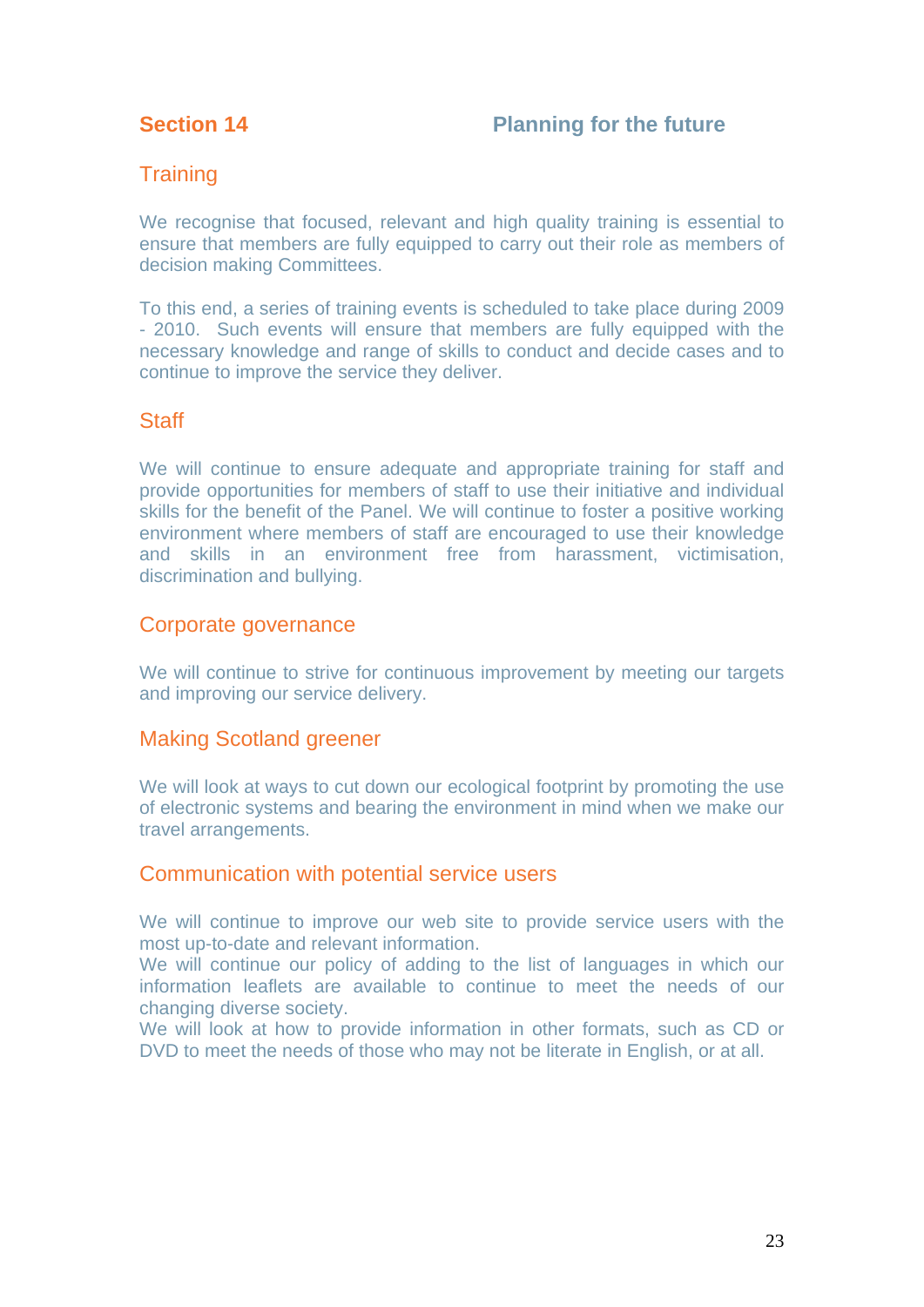#### Our aim

The Private Rented Housing Panel (**prhp**) will carry out its statutory functions in a fair and impartial manner, and will provide an accessible, high quality and cost effective service to the Scottish community through the committed and professional approach of its staff and members.

#### Our values

- We are an independent body.
- We respect diversity and will provide fair treatment for everyone.
- We will be fair and unbiased in the decisions we make.
- We value our staff and members and will ensure that they are equipped with the training and information they require to fulfil their role most effectively.
- We will use our resources efficiently and cost effectively.
- We will seek effective liaison with third parties and representatives of the Scottish Government.
- We will work as a team to meet the targets we set.

This aim and these values define the sort of organisation that we are. We ask that our performance is judged by them as much as by the way we achieve our targets.

## Our pledge

Every Panel member and every member of staff is fully committed to providing the best possible service we can to all who come to us, no matter what their gender, sexual orientation, race, ethnicity, religion age, or physical or mental ability may be. We will do all we can to make our service efficient, accessible and user friendly.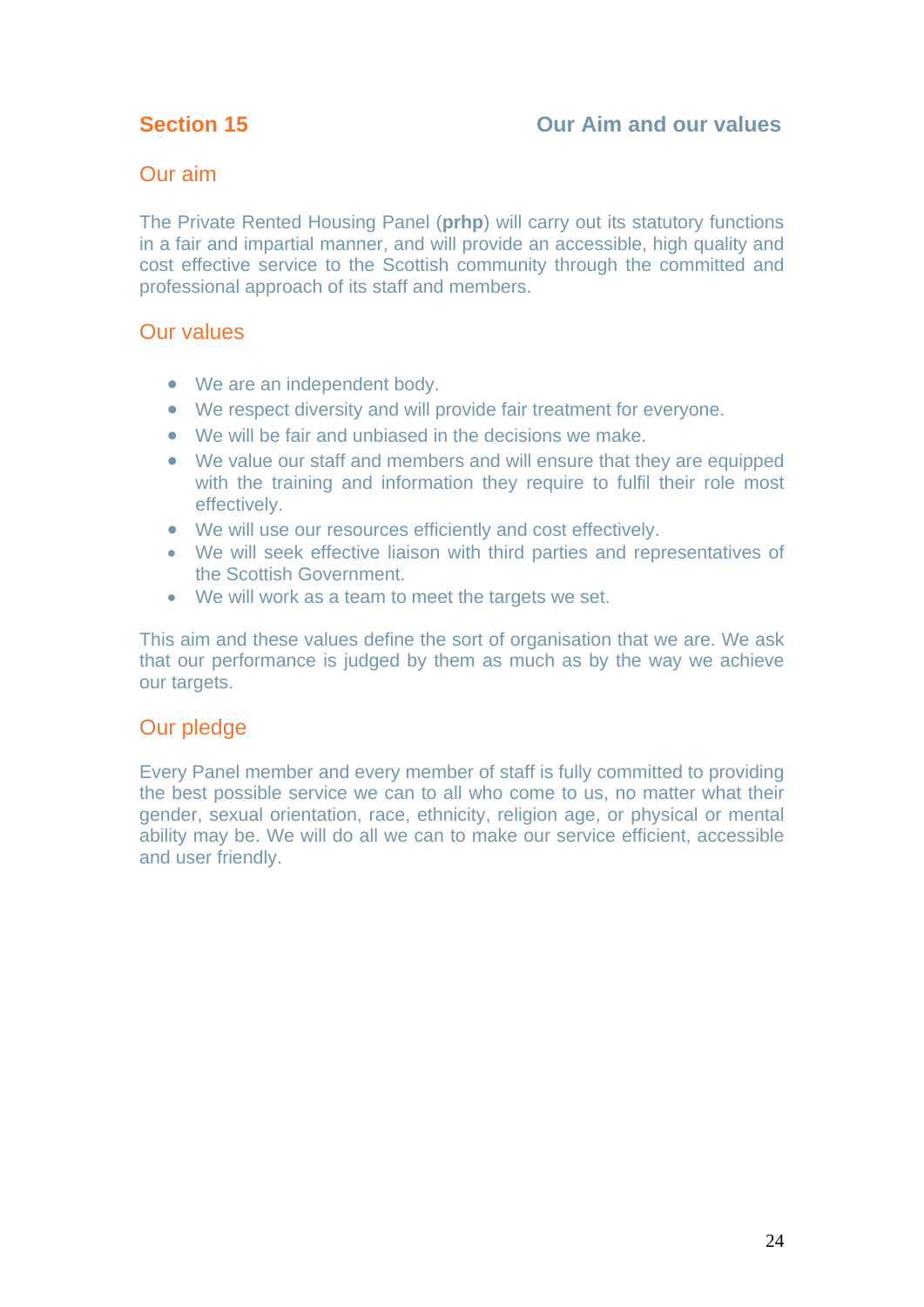#### **Glossary**

**Appellant –** the person who makes the appeal

**Assured tenancy – a private rented sector tenancy entered into after 2<sup>nd</sup>** January 1989 provided it is the tenant's only or principal home and it does not fall within any of the exceptions listed in schedule 4 of the 1988 Act.

**Corporate governance –** the set of processes, customs, policies, laws and institutions affecting the way the organization is directed.

**Court of Session –** the supreme civil court of Scotland

**Diversity –** the state of being varied

**Fair rent – a rent fixed in the way set out in section 48 of The Rent (Scotland)** Act 1984

**Housing member –** The member of the Committee who is selected for his or her expertise in housing.

**Induction –** training for new members

**Jurisdiction –** having the power to make legal decisions and judgements

**Legislative provisions –** that which the law provides

**Mediation –** a fair and efficient process to help parties resolve their differences and reach agreement.

**Part VII Contract – a contract between a tenant and a landlord who lives in** the same house and has it is as his principal home.

**Protected tenancy –** a tenancy where the contract between the tenant and the landlord is still in force.

**Regulated tenancy –** a tenancy which gives security of tenure and also protects the tenant from inflated rents arising just from a shortage of supply of properties to let.

**Rent Officer –** an independent, statutory officer, appointed by the Secretary of State for Scotland, who determines and registers rents for houses let on regulated tenancies.

**Rent Registration Service** - The Rent Registration Service is set up by the Scottish Government and has three main functions, one of which is to provide valuations for tenants and landlords for fair rent registrations. Rent Officers working for the Rent Registration Service will assess a "Fair Rent" for a regulated tenancy. Either the landlord or tenant can then refer the case to the **prhp** if dissatisfied with the Rent Officer's decision.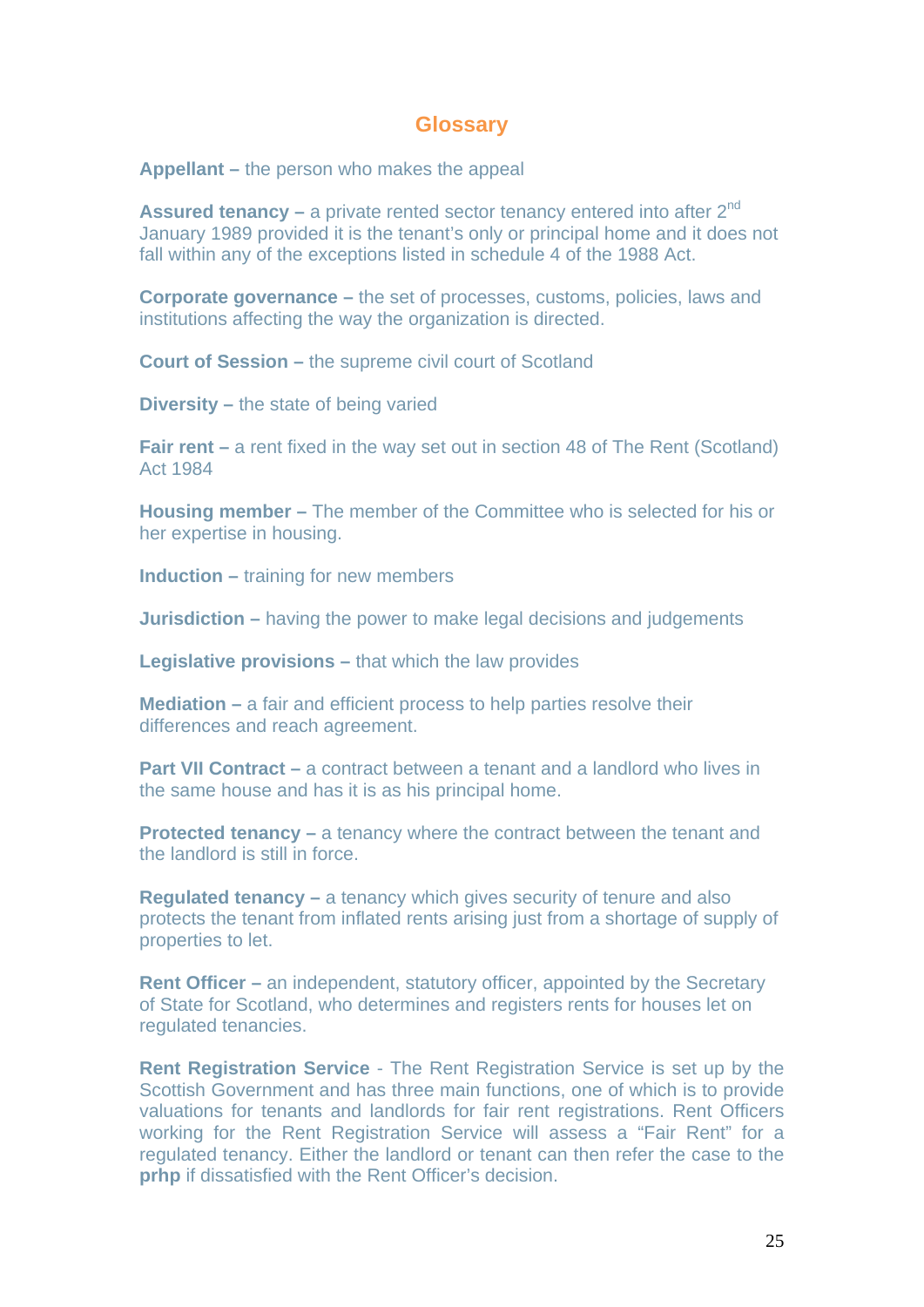**Repairing Standard –** the standard set out in section13 of the 2006 Act.

**Reporting period –**  $1^{st}$  January –  $31^{st}$  December in any year except 2007, when the reporting period is  $3^{rd}$  September 2007 – 31st December 2007.

**Respondent –** the party against whom an application or appeal is made

**SACRO –** A Scottish organization which provides amongst other things mediation services and training for mediators.

**Seconded –** temporarily transferred to another position or role

**Sheriff Court – Sheriff Courts provide the local court service in Scotalnd with** each court serving a sheriff court district within a Sheriffdom.

**Short Assured Tenancy –** a special type of assured tenancy which gives the landlord special rights to repossess the house he has let, and gives rights to the tenant to apply to the **prhp** for a rent determination**.** 

**Sisted –** held in abeyance until the parties to the action are ready to proceed.

**Statutory Tenancy – the tenancy created when the contractual assured** tenancy is brought to an end by the landlord serving a notice to quit, or where a tenant has succeeded to the tenancy.

**"The 1984 Act" –** The Rent (Scotland) Act 1984

**"The 1988 Act" –** The Housing (Scotland) Act 1988

**"The 2006 Act" -** The Housing (Scotland) Act 2006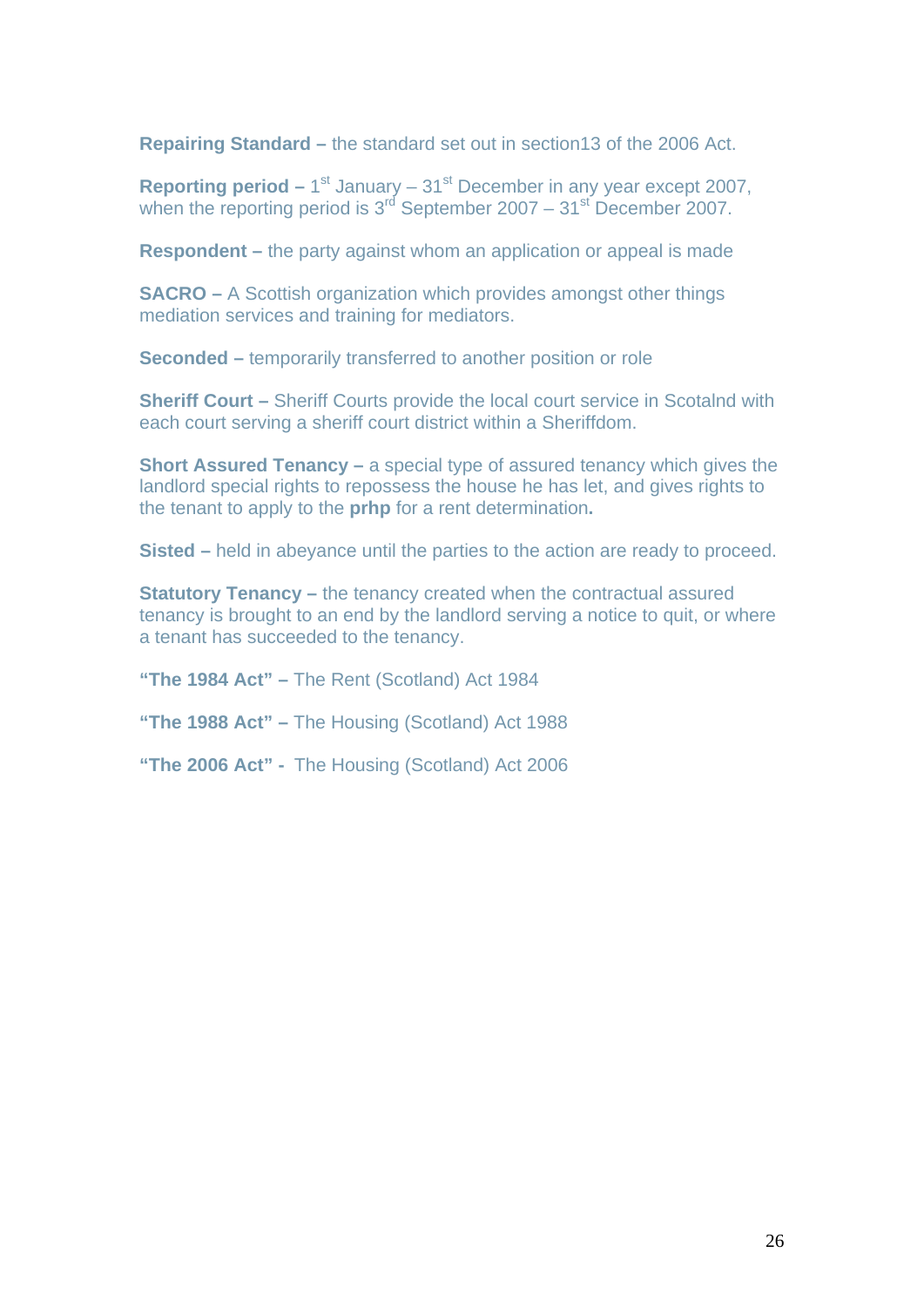## **MEMBERS OF THE RENT ASSESSMENT PANEL FOR SCOTLAND DURING 2007**

#### **CHAIRMEN**

Mr Andrew Cowan LLB(Hons) Dip LP Mrs Aileen Devanny LLB NP

Mrs Joy Docherty BL

 +Mrs Juliet Grant-Hutchison LLB Dip ICEN NP Mr Ron Handley LLB

Ms Judith Lea LLB MBA MSc

Mrs Anne McCamley BA LLB NP

 Mrs Isabel Montgomery BA(Hons) NP (President) Mr Derek O'Carroll LLB (Hons) Dip LP

Mrs Jacqui Taylor LLB(Hons) DipLP NP

Mr Steven Walker LLB(Hons) Dip ACI Arb

#### **SURVEYORS**

 # Mr Angus Anderson # Mr Mark Andrew FRICS FAAV Mr Robert Buchan BSc FRICS (V-Pres) Mr George H Campbell FRICS Mr Alan T English FRICS Mr David Godfrey ARICS Mr Colin Hepburn ARICS Mrs Sara Hesp LLB (Hons) BA(Hons) MRICS Mr Mike Links FRICS Mr Donald Marshall FRICS # Mr Ian Mowatt B.Sc FRICS # Ms Geraldine Wooley

#### **LAY MEMBERS**

 Mrs Tanveer Ahmed Mrs Christine Anderson Mr John Blackwood Mrs Susan Brown Mr Scott Campbell «Mr Bill Edgar Mr Chris Harvey Mr Michael Innes Mr Tom Keenan Ms Irene Kitson Mr Andy McKay Ms Liz Nicholson Mr James Riach Mrs Linda Robertson

+ Left the Panel in February 2007

« Left the Panel in September 2007

# Appointed to the Panel November 2007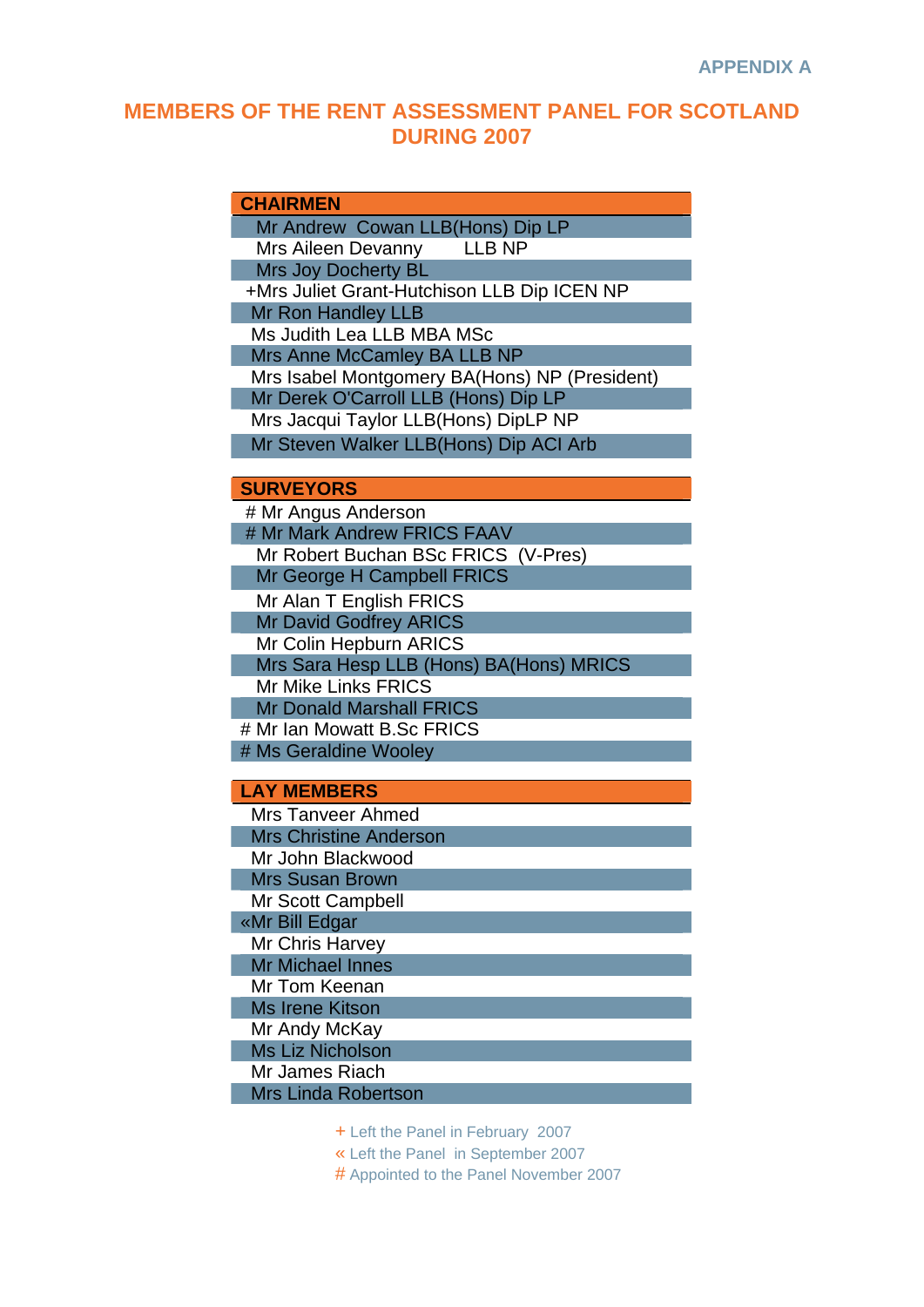#### **APPENDIX B**

## **CASES DECIDED BY RENT ASSESSMENT COMMITTEES 1998-2007**

|                           | 1998 | 1999 | 2000                     | 2001 | 2002 |
|---------------------------|------|------|--------------------------|------|------|
| <b>Fair Rent cases</b>    | 194  | 215  | 79                       | 383  | 41   |
| <b>Assured Tenancies</b>  | 11   | 12   | 11                       | 17   | 12   |
| <b>Part VII Contracts</b> |      |      | $\overline{\phantom{a}}$ | ۰    |      |
| <b>TOTAL</b>              | 206  | 228  | 90                       | 400  | 54   |

|                           | 2003 | 2004 | 2005                     | 2006                     | 2007 |
|---------------------------|------|------|--------------------------|--------------------------|------|
| <b>Fair Rent cases</b>    | 87   | 223  | 73                       | 59                       | 151  |
| <b>Assured Tenancies</b>  | 18   | 8    | 5                        |                          | 14   |
| <b>Part VII Contracts</b> | 1.   |      | $\overline{\phantom{a}}$ | $\overline{\phantom{a}}$ | -    |
| <b>TOTAL</b>              | 106  | 242  | 78                       | 66                       | 165  |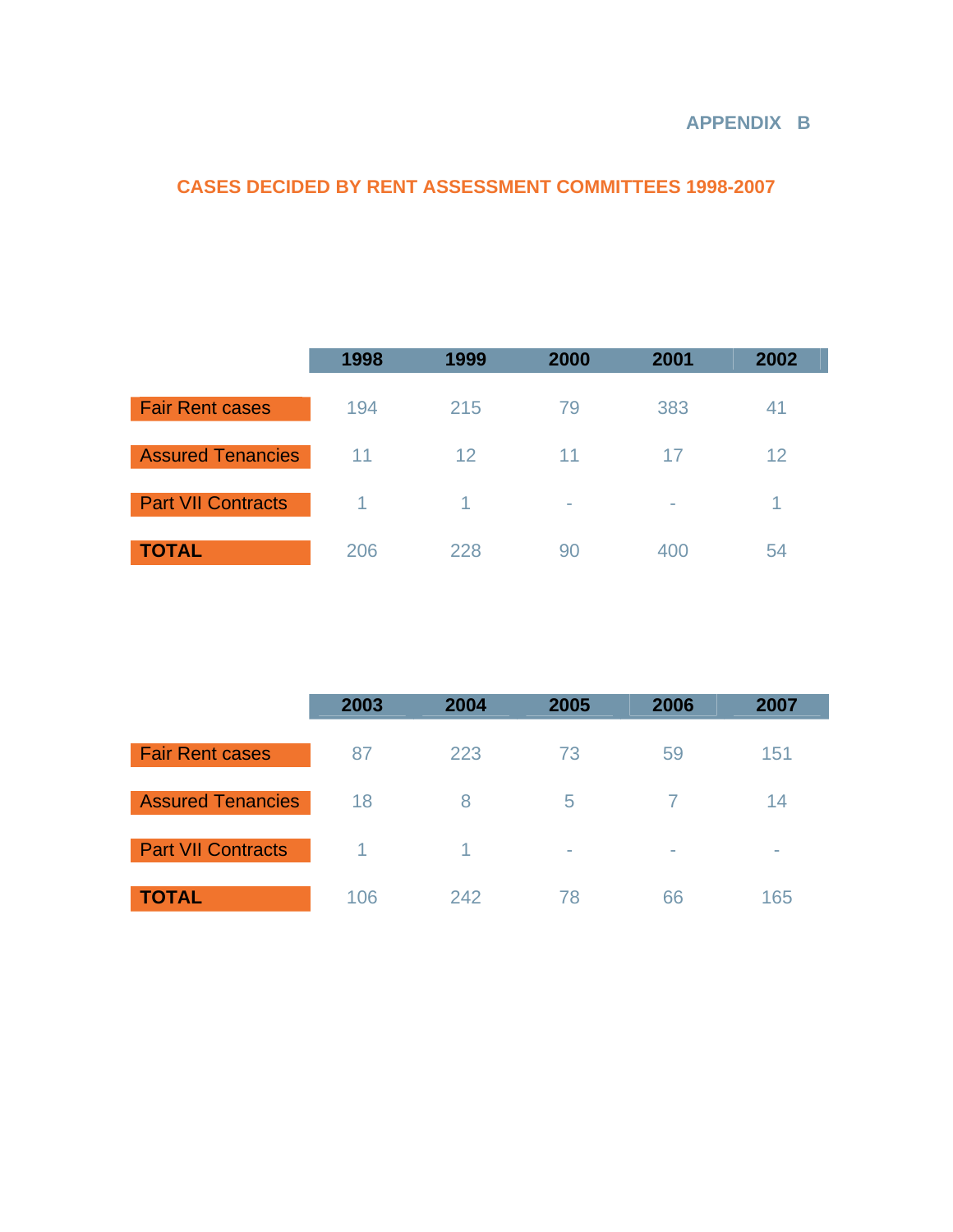**Regulated**



**1998 1999 2000 2001 2002 2003 2004 2005 2006 2007**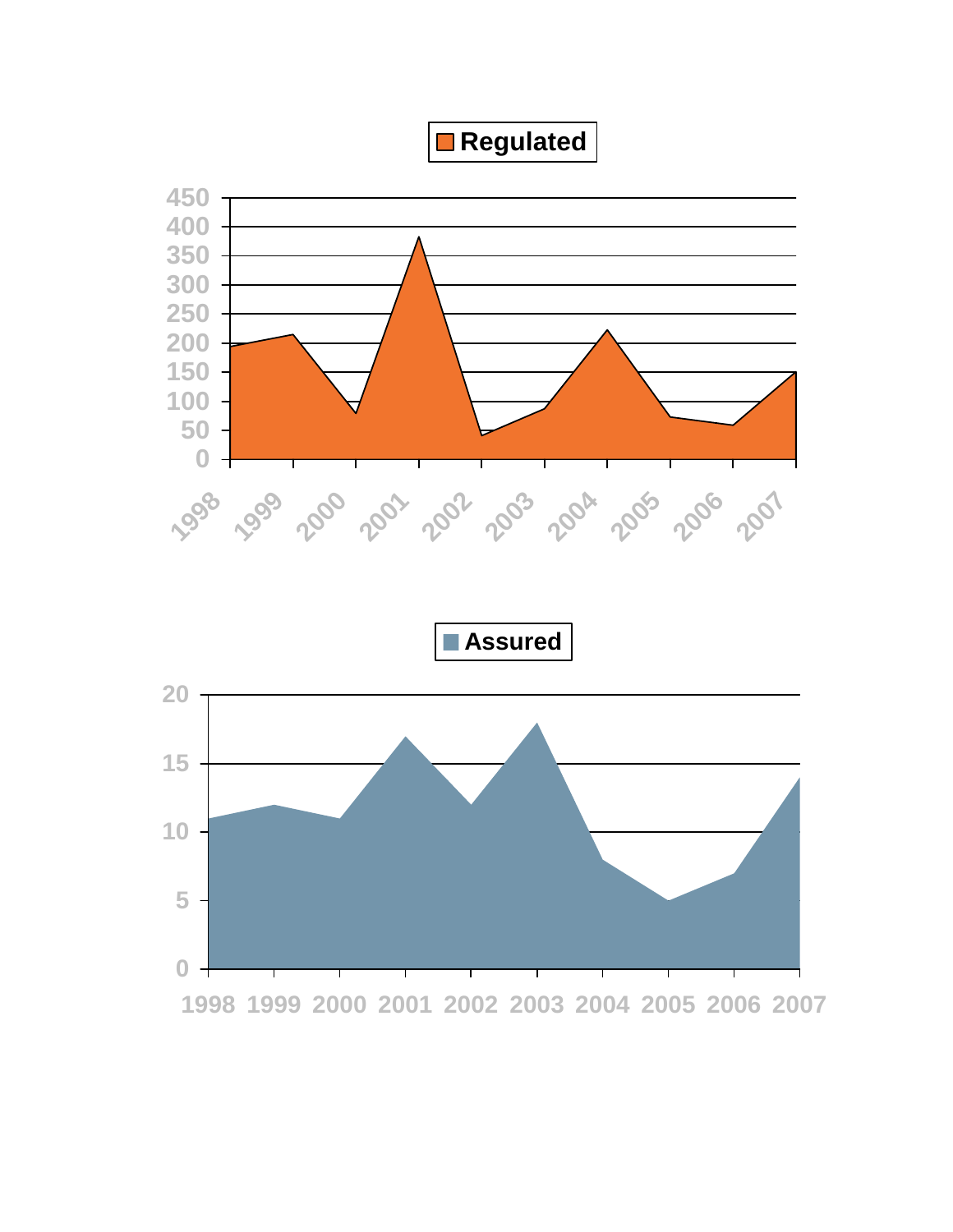#### **PRIVATE RENTED HOUSING PANEL**

#### **Expenditure and Management Statement for the financial year 2007/08\***

Panel and Staff Numbers:

President and Vice President Members (as at 1<sup>st</sup> January 2007)

| 11 Chairmen    | comprising 7 female and 4 male |
|----------------|--------------------------------|
| 8 Surveyors    | comprising 1 female and 7 male |
| 14 Lay members | comprising 6 female and 8 male |

Support Staff 3

| <b>Expenditure Item</b>             | <b>Actual</b><br>2006/07 | <b>Budget</b><br>2007/08 | <b>Actual</b><br>2007/2008 | <b>Variance</b> |
|-------------------------------------|--------------------------|--------------------------|----------------------------|-----------------|
|                                     |                          |                          |                            |                 |
| <b>Staff Salaries and Expenses:</b> |                          |                          |                            |                 |
| <b>President and Vice President</b> | 26573                    | 30000                    | 29149                      | $-851$          |
| <b>Support Staff</b>                | 56395                    | 63000                    | 66212                      | 3212            |
| Staff Expenses (T&S)                | 2211                     | 5000                     | 1880                       | $-3120$         |
|                                     |                          |                          |                            |                 |
| <b>Members Expenses:</b>            |                          |                          |                            |                 |
| <b>Members Fees</b>                 | 75564                    | 108000                   | 93242                      | $-14758$        |
| <b>Members Expenses</b>             | 10871                    | 12000                    | 10636                      | $-1364$         |
|                                     |                          |                          |                            |                 |
| <b>Committee Costs:</b>             |                          |                          |                            |                 |
| <b>Legal Expenses</b>               |                          | 4000                     |                            | $-4000$         |
| Training                            | 8795                     | 10000                    | 16147                      | 6147            |
| <b>Hearing Costs</b>                | 48                       | 16000                    | 1488                       | $-14512$        |
| Hospitality                         | 1184                     | 2000                     | 2383                       | 383             |
|                                     |                          |                          |                            |                 |
| <b>Central Costs:</b>               |                          |                          |                            |                 |
| Accommodation                       | 63023                    | 55000                    | 57573                      | 2573            |
| <b>Postal Costs</b>                 | 1358                     | 2000                     | 1260                       | $-740$          |
| Library                             | 934                      | 1000                     | 592                        | $-408$          |
| Advertising                         | 15100                    | 15000                    | 8775                       | $-6225$         |
| Stationery                          | 811                      | 1000                     | 1406                       | 406             |
| <b>Office Machinery</b>             | 4584                     | 4000                     | 1976                       | $-2024$         |
| Printing/Copying                    | 246                      | 49000                    | 37352                      | $-11648$        |
| <b>Telecom Charges</b>              | 2147                     | 4000                     | 2527                       | $-1473$         |
| <b>Computer Charges</b>             | 1309                     | 47000                    | 53884                      | 6884            |
|                                     |                          |                          |                            |                 |
| <b>TOTAL</b>                        | 271153                   | 428000                   | 386482                     | $-41518$        |

 $*$  The above expenditure is shown on the basis of the financial year  $1<sup>st</sup>$  April 2007 to 31<sup>st</sup> March 2008.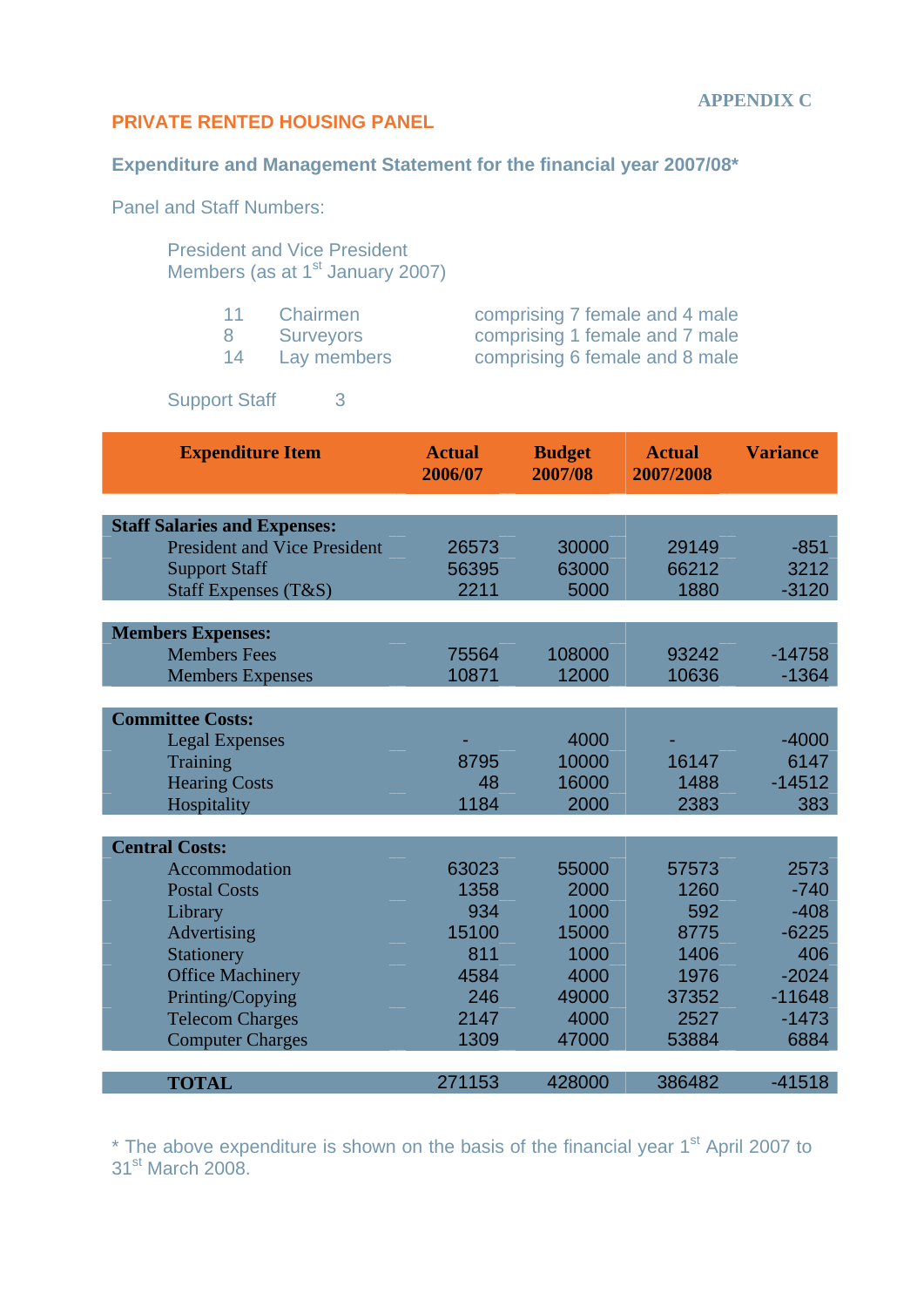#### **APPENDIX D**

## **CASES DECIDED BY RENT ASSESSMENT COMMITTEES 1999-2008**

|                           | 1999 | 2000   | 2001                     | 2002 | 2003 |
|---------------------------|------|--------|--------------------------|------|------|
| <b>Fair Rent cases</b>    | 215  | 79     | 383                      | 41   | 87   |
| <b>Assured Tenancies</b>  | 12   | 11     | 17                       | 12   | 18   |
| <b>Part VII Contracts</b> |      | $\sim$ | $\overline{\phantom{a}}$ | 1    | 1    |
| <b>TOTAL</b>              | 228  | 90     | 400                      | 54   | 106  |

|                           | 2004 | 2005   | 2006                     | 2007                     | 2008 |
|---------------------------|------|--------|--------------------------|--------------------------|------|
| <b>Fair Rent cases</b>    | 223  | 73     | 59                       | 151                      | 45   |
| <b>Assured Tenancies</b>  | 8    | 5      | 7                        | 14                       | 9    |
| <b>Part VII Contracts</b> |      | $\sim$ | $\overline{\phantom{a}}$ | $\overline{\phantom{a}}$ | -    |
| <b>TOTAL</b>              | 242  | 78     | 66                       | 165                      | 54   |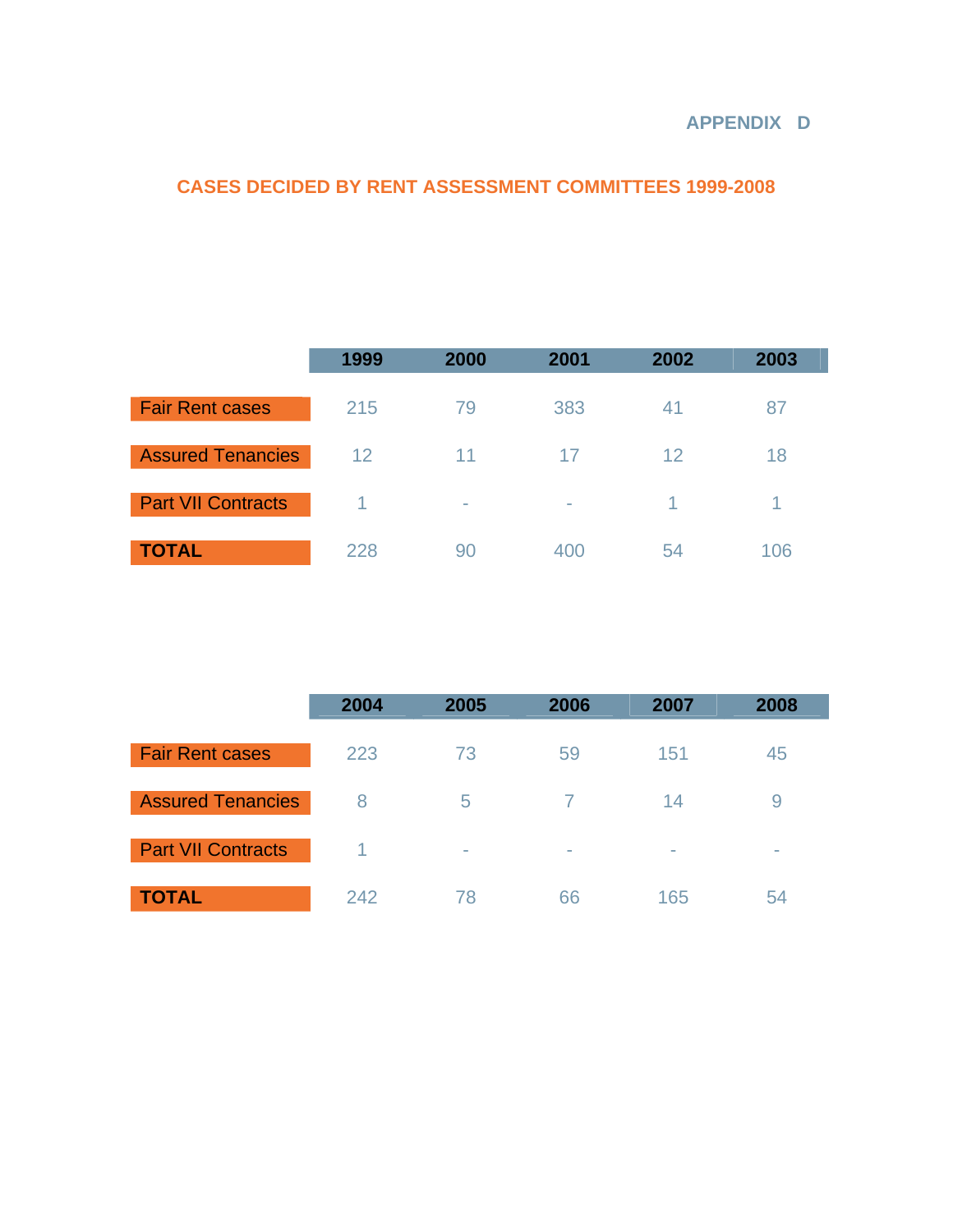**Regulated**



**1999 2000 2001 2002 2003 2004 2005 2006 2007 2008**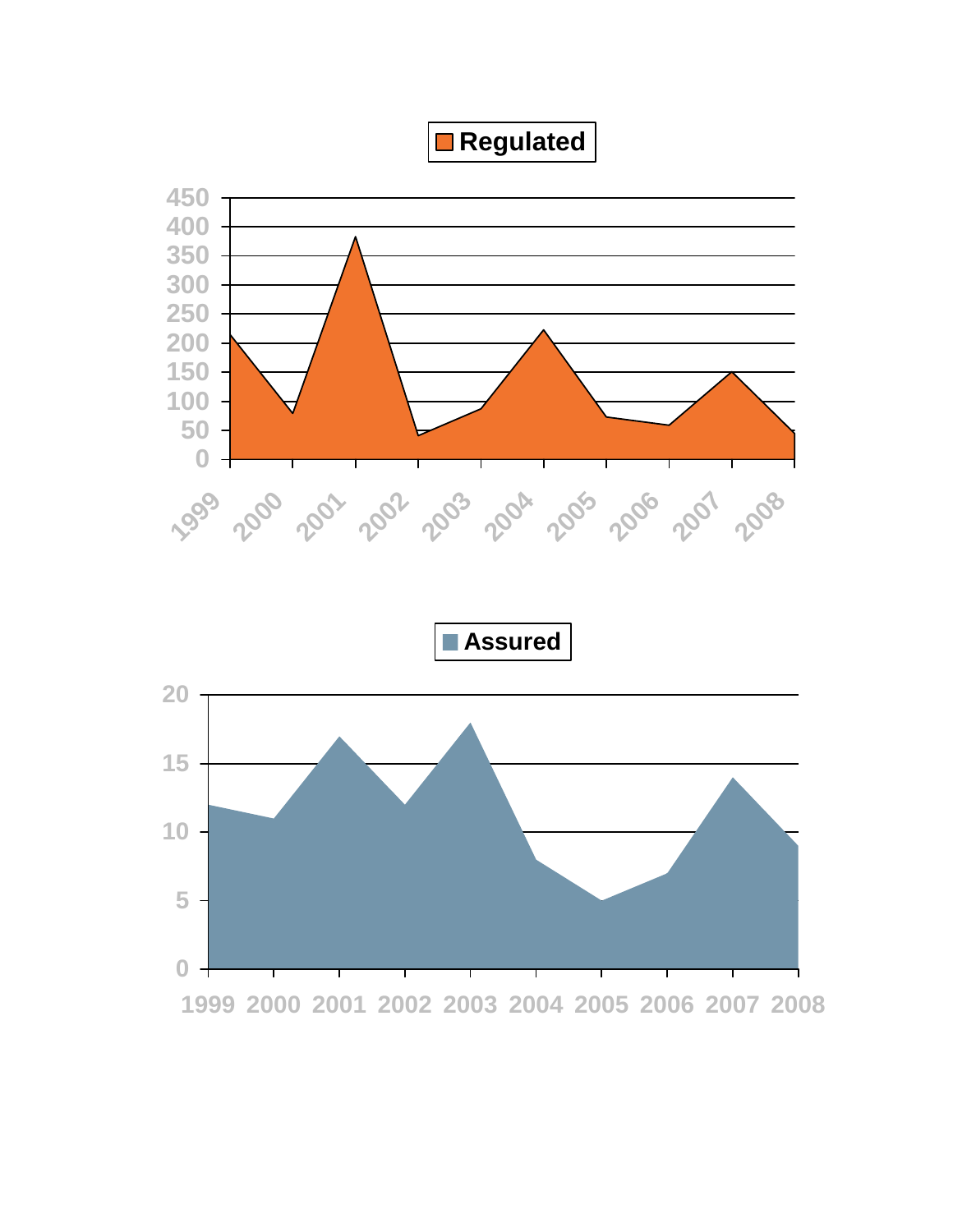#### **MEMBERS OF THE PRIVATE RENTED HOUSING PANEL DURING 2008**

#### **CHAIRMEN**  # Mr Jim Bauld LLB(Hons) Dip LP Mr Andrew Cowan LLB(Hons) Dip LP Mrs Aileen Devanny LLB NP « Mrs Joy Docherty BL Mr Ron Handley LLB Ms Judith Lea LLB MBA MSc Mrs Anne McCamley BA LLB NP # Mr Ewan Miller LLB(Hons) Dip LP NP Mrs Isabel Montgomery BA(Hons) NP (President) Mr Derek O'Carroll LLB (Hons) Dip LP Mrs Jacqui Taylor LLB(Hons) Dip LP NP Mr Steven Walker LLB(Hons) Dip ACI Arb **SURVEYORS**  Mr Angus Anderson Mr Mark Andrew FRICS FAAV Mr Robert Buchan BSc FRICS (V-Pres) Mr George H Campbell FRICS Mr Alan T English FRICS Mr David Godfrey ARICS Mr Colin Hepburn ARICS Mrs Sara Hesp LLB (Hons) BA(Hons) MRICS Mr Mike Links FRICS Mr Donald Marshall FRICS Mr Ian Mowatt B.Sc FRICS Ms Geraldine Wooley

#### **HOUSING MEMBERS**

 Mrs Tanveer Ahmed Mrs Christine Anderson Mr John Blackwood Mrs Susan Brown Mr Scott Campbell Mr Chris Harvey Mr Michael Innes Mr Tom Keenan Ms Irene Kitson Mr Andy McKay Ms Liz Nicholson Mr James Riach Mrs Linda Robertson # Mr Michael Scott

# Mr John Wolstencroft

« Left the Panel in September 2008 # Appointed to the Panel October 2008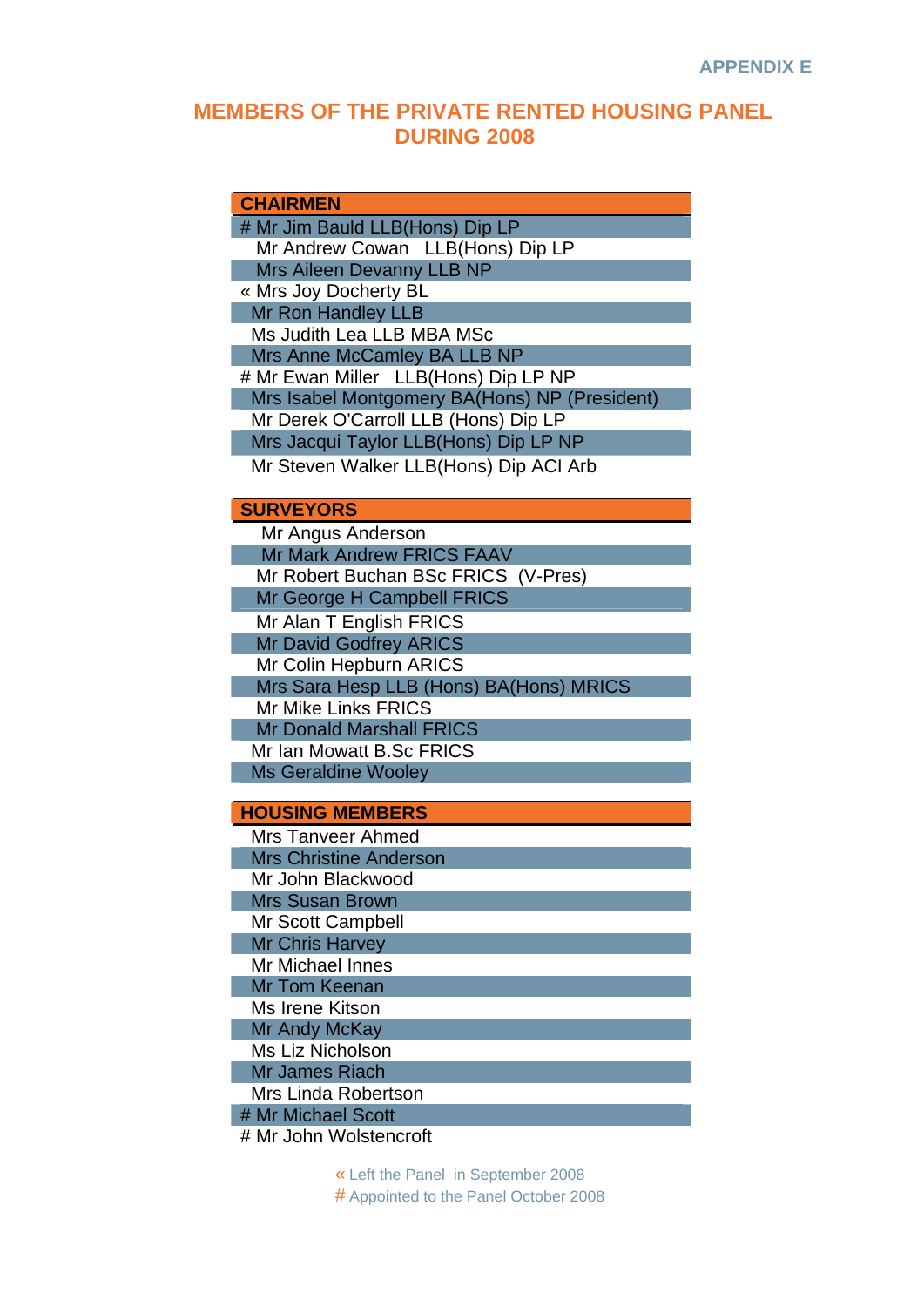## Private Rented Housing Panel

## Travel Plan

**1.** The Private Rented Housing Panel (**prhp**) is located in a suite of 6 rooms on the third floor of a traditional office building at 140 West Campbell Street, Glasgow conveniently located for public access in the centre of the city.

**2.** Both Central station and Queen Street rail stations are within easy walking distance of the office. The office also has easy access to bus stops, Buchanan Bus Station and the underground rail system. The nearest bus stop is located around the corner from the office, with the main bus station a 10 minute walk away.

**3.** The Private Rented Housing Panel offices have no designated car parking spaces. There is street parking with meters outside the office. There are two public car parks nearby. One is situated directly across from the office and there is another within a 5 minute walk.

**4.** The Private Rented Housing Panel has 3 members of staff all of whom commute by rail to work. The Panel's work covers all areas of Scotland and the Panel has 38 part time members, including the President and Vice President.

**5.** When attending hearings and inspections, the members are encouraged to travel where possible using public transport. This would normally mean travelling by train. Because of the extensive jurisdiction of the Panel, which includes many rural destinations, public transport is not always a feasible option. Where travel by car is a necessity, car sharing is utilised where that is the most cost and resource effective option. The surveyor member of the Panel is normally the appointed driver for a Committee.